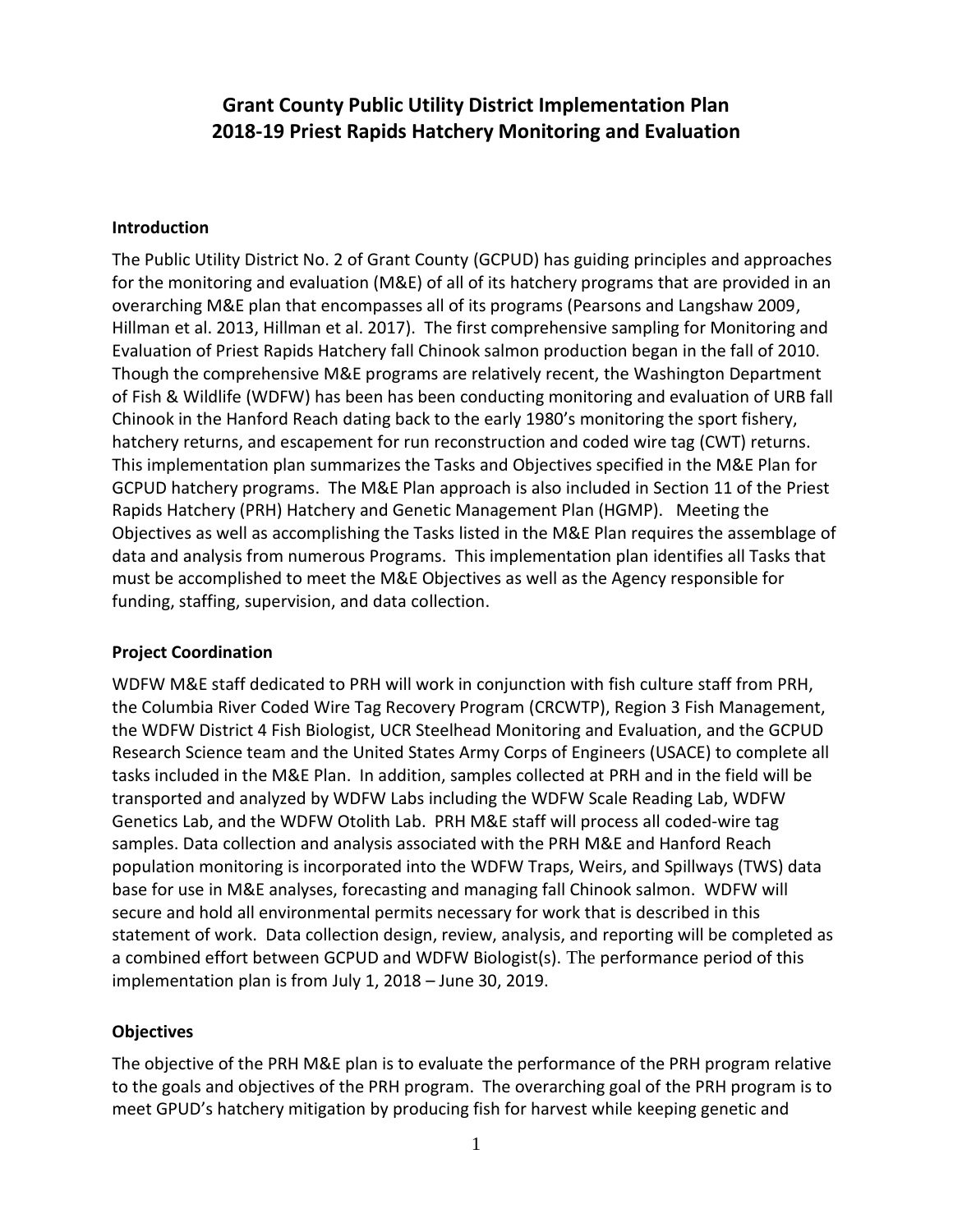ecological impacts within acceptable limits.

- **Objective 1**: Determine if the PRH program has affected abundance and productivity of the Hanford Reach Population.
- **Objective 2**: Determine if the run timing, spawn timing, and spawning distribution of both the natural and PRH components of the Hanford Reach population are similar.
- **Objective 3**: Determine if genetic diversity, population structure, and effective population size have changed in natural spawning populations as a result of the PRH program. Additionally, determine if PRH programs have caused changes in phenotypic characteristics of the Hanford Reach population.
- **Objective 4**: Determine if the PRH adult-to-adult survival (i.e., hatchery replacement rate) is greater than the Hanford Reach adult-to-adult survival (i.e., natural replacement rate) and equal to or greater than the program specific hatchery replacement rate (HRR) expected value based on survival rates listed in the BAMP (1998).
- **Objective 5:** Determine if the stray rate of PRH fish is below the acceptable levels to maintain genetic variation between stocks.
- **Objective 6:** Determine if PRH fish were released at the programmed size and number.
- **Objective 7**: Determine if harvest opportunities have been provided using PRH returning adults.
- **Objective 8**: Determine if the PRH has increased pathogen type and/or prevalence in the Hanford Reach population.
- **Objective 9**: Determine if ecological interactions attributed to PRH fish affect the distribution, abundance, and/or size of non-target taxa of concern that were deemed to be at sufficient risk**.**

#### **Methods**

The PRH M&E plan is primarily organized in tables to facilitate review and provide clear direction for implementation. This plan was designed to be consistent with M&E plans that were designed and are currently being implemented by Chelan and Douglas Public Utility Districts. A variety of field methods will be used to collect the data necessary to achieve M&E objectives. Methods include redd surveys, carcass surveys, adult trapping, data collection at the hatchery during spawning, data collected at the hatchery during rearing, juvenile collection and tagging in the natural environment, disease monitoring, and NTTOC monitoring in the natural environment, if identified as necessary in a risk assessment.

Tagging and marking will be an essential component of apportioning hatchery and natural origin production and stray rate. All of the hatchery origin fish will be marked prior to release.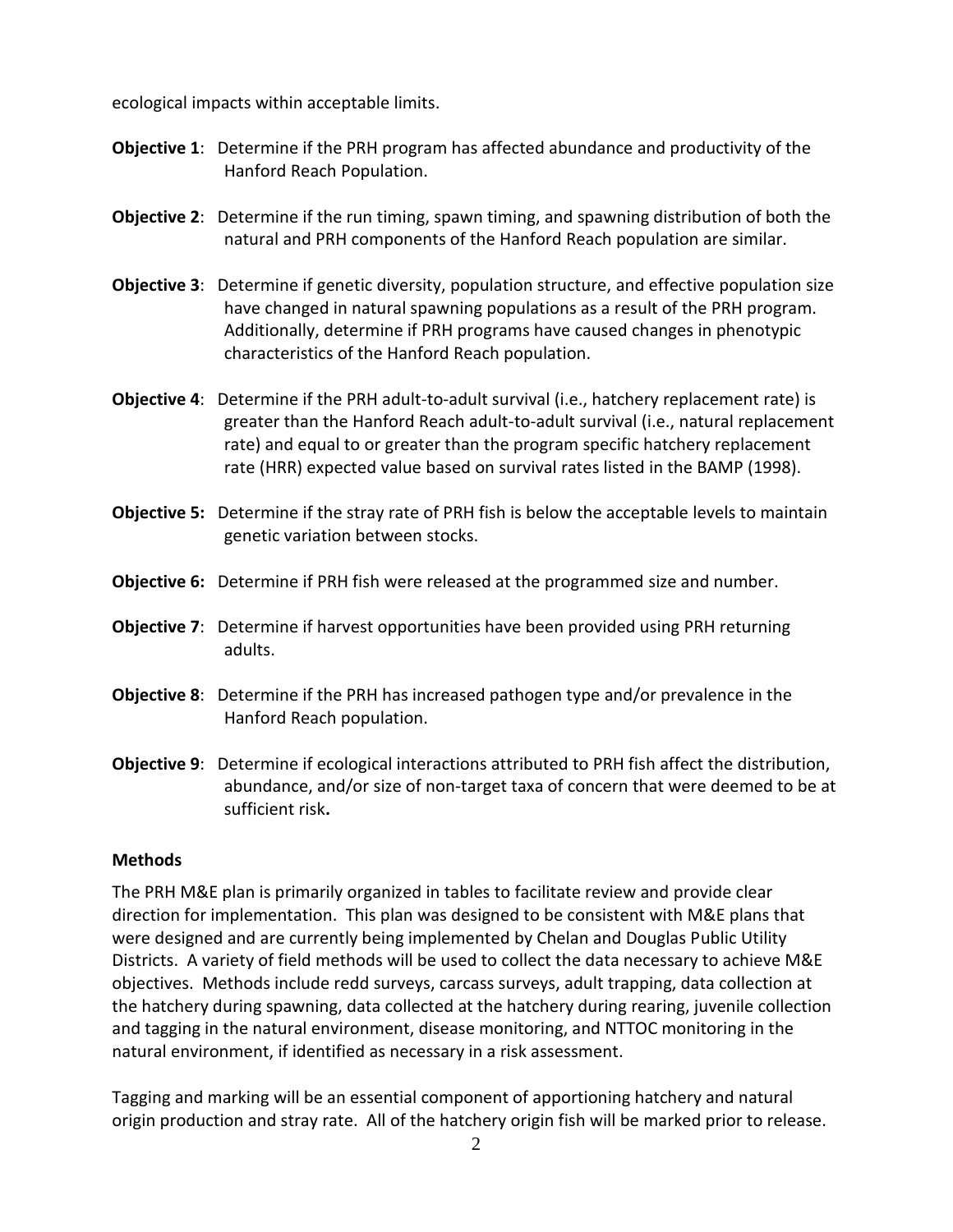Two mass marking techniques have been proposed, otolith marking and adipose fin clipping. Currently, all hatchery origin fish will continue to be otolith marked. Otolith marking was initiated during brood year 2007.

WDFW and GPUD will refine subsample size estimates for submission of otolith samples to the WDFW Otolith Lab after the ages of the fish sampled have been determined by the WDFW Scale Lab (typically during the winter). The size of the subsamples by age and gender is based on number of samples collected and the relationship between sample size and deviation of the estimated variable from the cumulative estimate of a variable.

Passive Integrated Transponder (PIT) tag observations will be inventoried at the PIT-tag arrays located at Bonneville, McNary, Ice Harbor, and Priest Rapids dams and the PRH discharge channel.

The following Tasks are necessary to meet the Objectives of the M&E Plan (some of these tasks are funded wholly or in part by other organizations):

- **Task 1.** PRH sampling of adult returns at the trap
- **Task 2.** PRH sampling of adult returns during spawning
- **Task 3.** Compilation of PRH origin URB fall Chinook salmon in the sport harvest including the Hanford Reach, Yakima River, Wanapum Tribal Fishery, ocean, and lower Columbia commercial and tribal harvest
- **Task 4.** Redd surveys in the PRH Discharge Channel, and Yakima River;
- **Task 5.** Adult counts at dams and hatcheries
- **Task 6.** Carcass surveys in the Hanford Reach, Hatchery Discharge Channel, Priest Rapids Dam Pool, and Yakima River
- **Task 7.** Juvenile marking and tagging at PRH
- **Task 8.** Juvenile marking and tagging of the Hanford Reach natural population
- **Task 9.** Sampling at the fish ladder trap (OLAFT) for run reconstruction and potentially for broodstock collection
- **Task 10.** Sampling and analysis to determine potential coded wire tag bias and carcass recovery bias
- **Task 11.** Operation and evaluation of PIT tag detections at the PRH discharge channel and derived estimates from dams.
- **Task 12.** Collection of natural origin brood stock by gaff and line fishing in the Hanford Reach.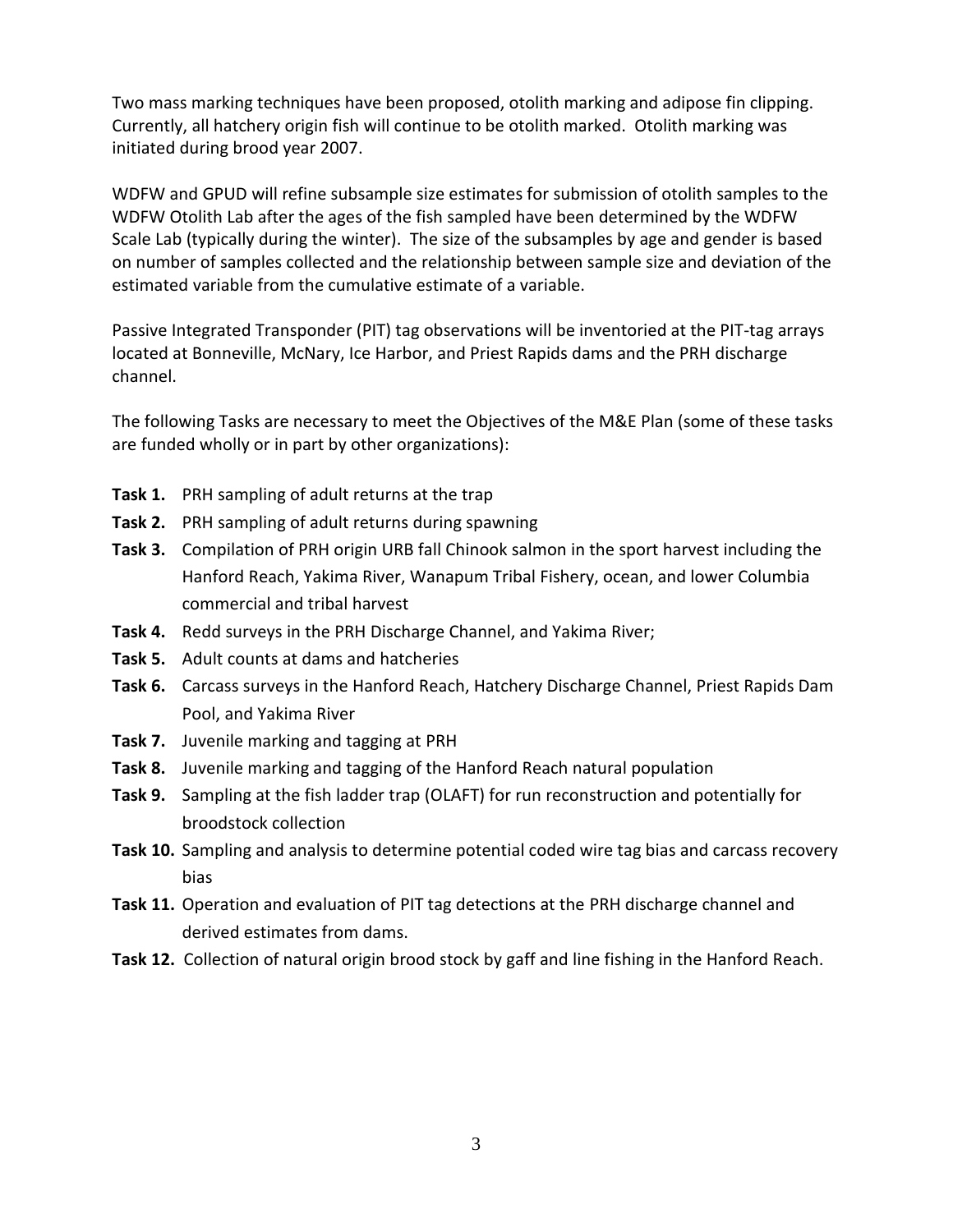## **Task 1. Sampling Information, Methods, and Metrics for Data Collected at the Priest Rapids Hatchery Volunteer Trap (HGMP, Attachment 5, Table 7)**

**Objectives**: 1, 2, 3, 4, & 5

**Frame**: Population of fish collected at the PRH trap

**Sample Unit:** Fish surplused. Fish transported from the trap and ponded for broodstock are included in Task 2.

**Sample Size:** Sample all Chinook salmon regardless of external marks or fin clips that are not used for broodstock to identify the presence of CWT. The sample rate for detailed biological data collection will be set in September after WDFW updates the run forecast for fall Chinook salmon returns to PRH to accommodate a sample goal of 1,000 fish surplused from the PRH volunteer trap.

**Schedule:** September 1 through December 15

**Methods:** All Chinook salmon surplused or found as a mortality will be scanned for the presence of a CWT.

All in-sample Chinook salmon will be sampled for age (scale sample), gender, fork length and post orbital hypural plate (POHP) length. In-sample fish will also be sampled for origin by either the collection of CWT if present or otoliths. The CWT fish from the in-sample group will have their snout removed, bagged and labeled for processing at either the PRH wet lab or the WDFW Pasco office. Non CWT fish will have their otoliths removed, placed in pre-labeled vials filled with a preservative, and cataloged for processing. Select otoliths will be sent to the WDFW Otolith Lab to determine if they are PRH origin.

The collection of scales from in-sample fish in conjunction with CWT recoveries is necessary to validate age reading and to provide a cross reference for data collections. To reduce the workload of processing "out-of-sample" CWT fish, scale samples will not be collected. These fish will still be sampled for gender, fork length, and the snout removed, bagged, and labeled for processing.

**Data Collected:** Scale (age), otolith (PRH origin), fork length, POHP length, gender, and CWT (origin).

**Personnel and Equipment:** A team of M&E technicians with oversight by a lead M&E technician and the M&E biologist, transport vehicles, and standard sampling gear. Staff will sample PRH returns from the volunteer trap. Staff will be responsible for biological sampling, data entry, and reading of CWT. These activities will occur at both the PRH wet lab and the WDFW Pasco office. The WDFW Otolith Lab will process otoliths to determine if they are PRH origin. The WDFW Scale Lab will read all scales to age including years in freshwater.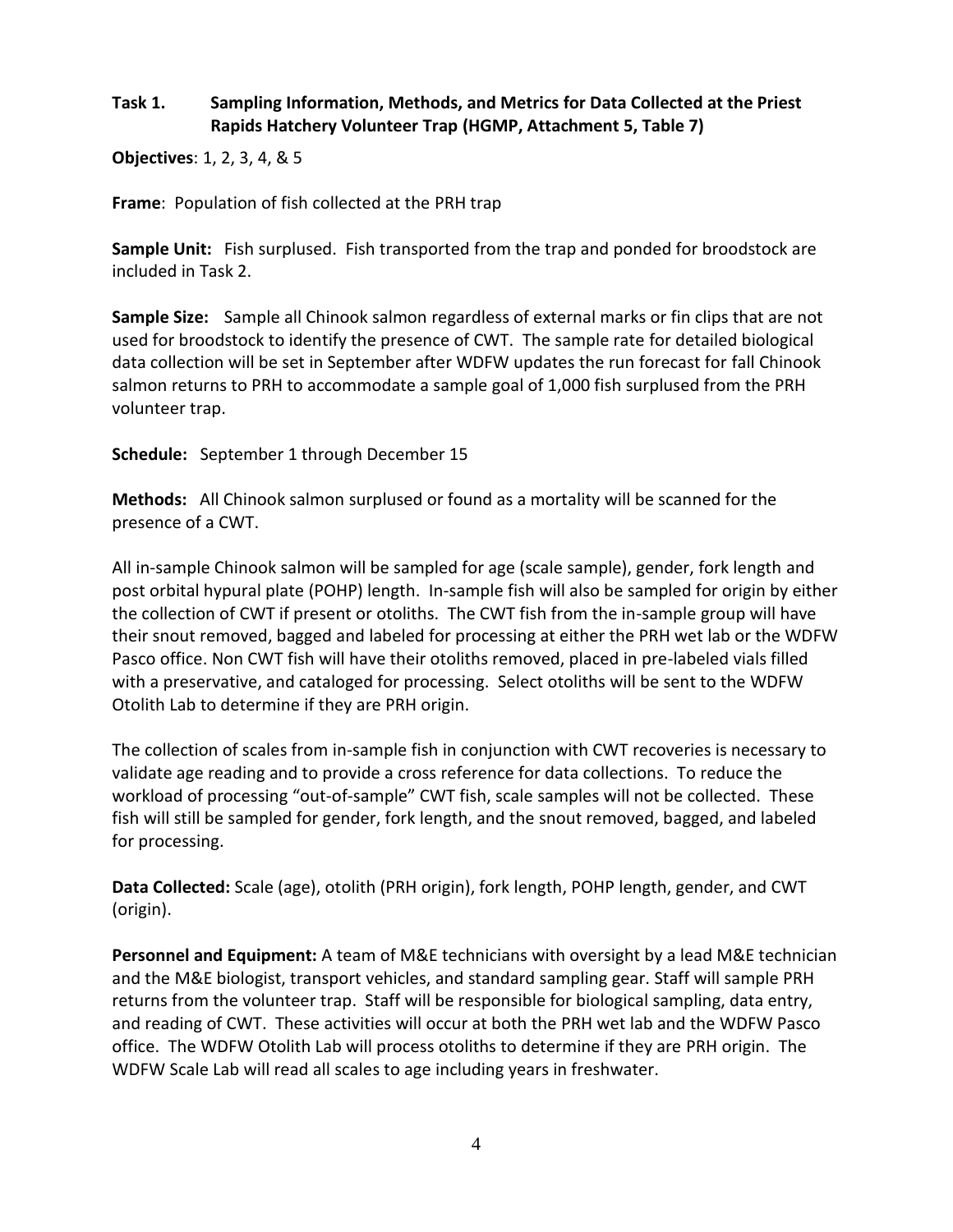## **Task 2. Sampling Information, Methods, and Metrics for Data Collected at the Priest Rapids Hatchery during Holding and Spawning (HGMP, Attachment 5, Table 8)**

**Objectives**: 1, 2, 3, 4, 5, & 8

**Frame**: Spawning population of PRH

**Sample Unit:** PRH Broodstock

**Sample Size:** Sample all Chinook salmon for origin and CWTs. The sample rates (in-sample) for detailed biological data collection will be set in September after WDFW updates the run forecast for fall Chinook salmon returns to PRH to accommodate an in-sample goal of 1,000 ponded fish originating from the PRH volunteer trap. In-sample rates for other sources of broodstock (e.g., OLAFT and ABC fishery) will be set after the collection sizes are determined.

**Schedule:** October 26 through December 10, 2 days per week

**Methods:** All fish ponded, regardless of source will be scanned for the presence of CWTs after they are spawned, surplused, or found as a mortality. All in-sample Chinook salmon will be sampled for age (scale sample), gender, fork length and POHP length. In-sample fish will also be sampled for origin by either the collection of CWT if present or otoliths. The CWT fish from the in-sample group will have their snout removed, bagged and labeled for processing at either the PRH wet lab or the WDFW Pasco office. Non CWT fish will have their otoliths removed, placed in pre-labeled vials filled with a preservative, and cataloged for processing. Select otoliths will be sent to the WDFW Otolith Lab to determine if they are PRH origin.

The collection of scales from in-sample fish in conjunction with CWT recoveries is necessary to validate age reading and to provide a cross reference for data collections. To reduce the workload of processing out-of-sample CWT fish, scales will not be collected. These fish will only be sampled for gender, fork length, and the snout removed, bagged, and labeled for processing. Fecundity will be collected during sampling of spawned fish. Ovarian fluid will be drained from the egg takes of females sub-sampled for fecundity, eggs will then be weighed, and the requisite number of eggs based on 2013 sampling (e.g., 100 eggs) will be collected and weighed to estimate fecundity for the female. Scales, otoliths, and fork length will be collected for each female in the fecundity sample. Attempts will be made to measure fecundity on presumptive hatchery origin (collected from volunteer trap) and natural origin fish (collected from fish captured in the ABC fishery or OLAFT possessing no marks or tags such as an adipose clip or CWT). The goal will be to get 100 samples from each of the two origins (total 200) and to cover the full range of female size.

**Data Collected:** Scale (age), otolith (PRH origin), fecundity, egg weight, fork length, POHP length, gender, and CWT (origin).

**Personnel and Equipment:** Up to six WDFW M&E technicians with M&E Biologist oversight, one vehicle. The WDFW Otolith Lab will process otoliths to determine if they are PRH origin. The PRH M&E staff will process CWT samples to determine origin. The WDFW Scale Lab will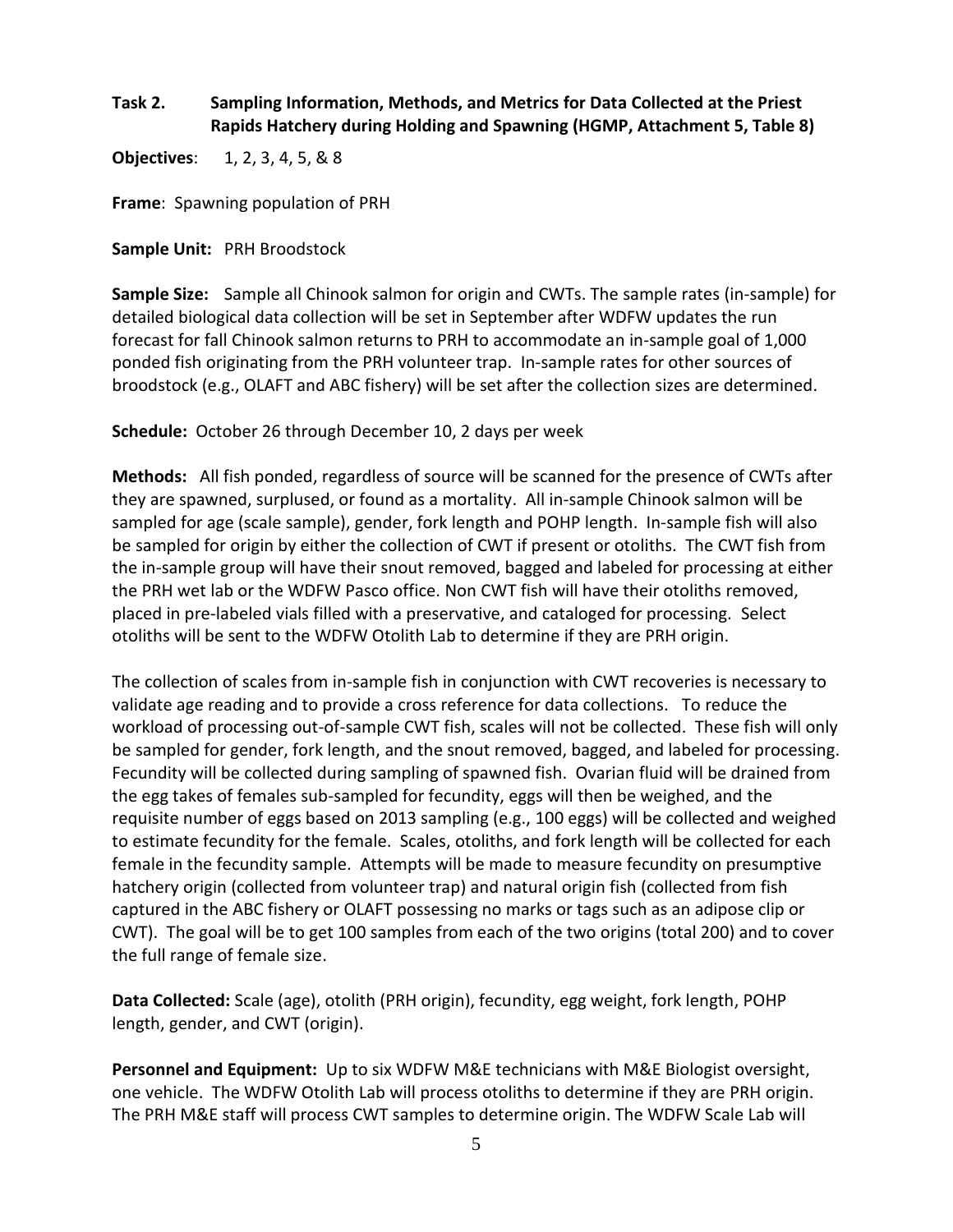read all scales to age including years in freshwater. The WDFW Fish Health Specialist will follow disease testing protocols established for WDFW hatcheries.

## **Task 3. Sampling Information, Methods & Metrics for Harvest Sampling (HGMP, Attachment 5, Table 9)**

**Objectives**: 1, 2, 4, 5, & 7

**Frame**: Harvest of natural origin Hanford Reach fall Chinook salmon and fall Chinook salmon released from PRH (e.g., Wanapum Tribal Harvest, Yakima River Fall Chinook salmon Sport Harvest, Hanford Reach fall Chinook salmon sport harvest)

**Sample Unit:** All Chinook salmon observed during the Hanford Reach salmon fishery.

## *Task 3.1 Hanford Reach Sport Fishery, Phenotypic Metrics*

**Sample size:** All Chinook salmon sampled are scanned for the presence of CWTs. A minimum of 350 Chinook salmon from the sport harvest will be sub-sampled at the appropriate rate (e.g., every 10th carcass) to determine origin and other phenotypic metrics; age, gender, and length at age.

**Schedule:** Daily from August 16 through October 22

**Methods:** Staff will be stationed at primitive boat launches throughout the Hanford Reach including Vernita Bridge, Waluke, and Ringold. All anglers encountered will be interviewed to determine catch and estimate harvest. Harvested Chinook salmon from these anglers will be sampled to determine origin (CWT), age (scales), gender, and length. Methods are fully described in the WDFW Annual Report (Hoffarth, 2008).

**Data Collected:** Species harvested and released, location, number of boats, number of anglers, effort (angler hours and trailer index counts), catch per unit effort, harvest per unit effort, incidental catch. Biological data will include age (scale), fork length, gender, fecundity, and origin (CWT).

**Personnel and Equipment:** WDFW CRCWTP will provide three staff for monitoring the sport harvest and Region 3 will provide one additional staff. PRH M&E will provide one additional staff for sport harvest monitoring. Staff start dates are staggered to match angler effort and reduce costs. First staff member starts August 16, second staff member begins September 1, third staff member begins September 15, and the final staff member starts when the Hanford Reach opens for steelhead, typically October 1. The CRCWTP enters all data collected during the sport fishery. The WDFW District 4 Fish Biologist is responsible for analyzing the data, generating weekly harvest and ESA impact estimates, and evaluating if current harvest is within the harvest guidelines of the Hanford Reach Fall Chinook Harvest Management Plan. PRH M&E staff will process CWT samples to origin and age. The WDFW Scale Lab will read all scale to age including years in freshwater.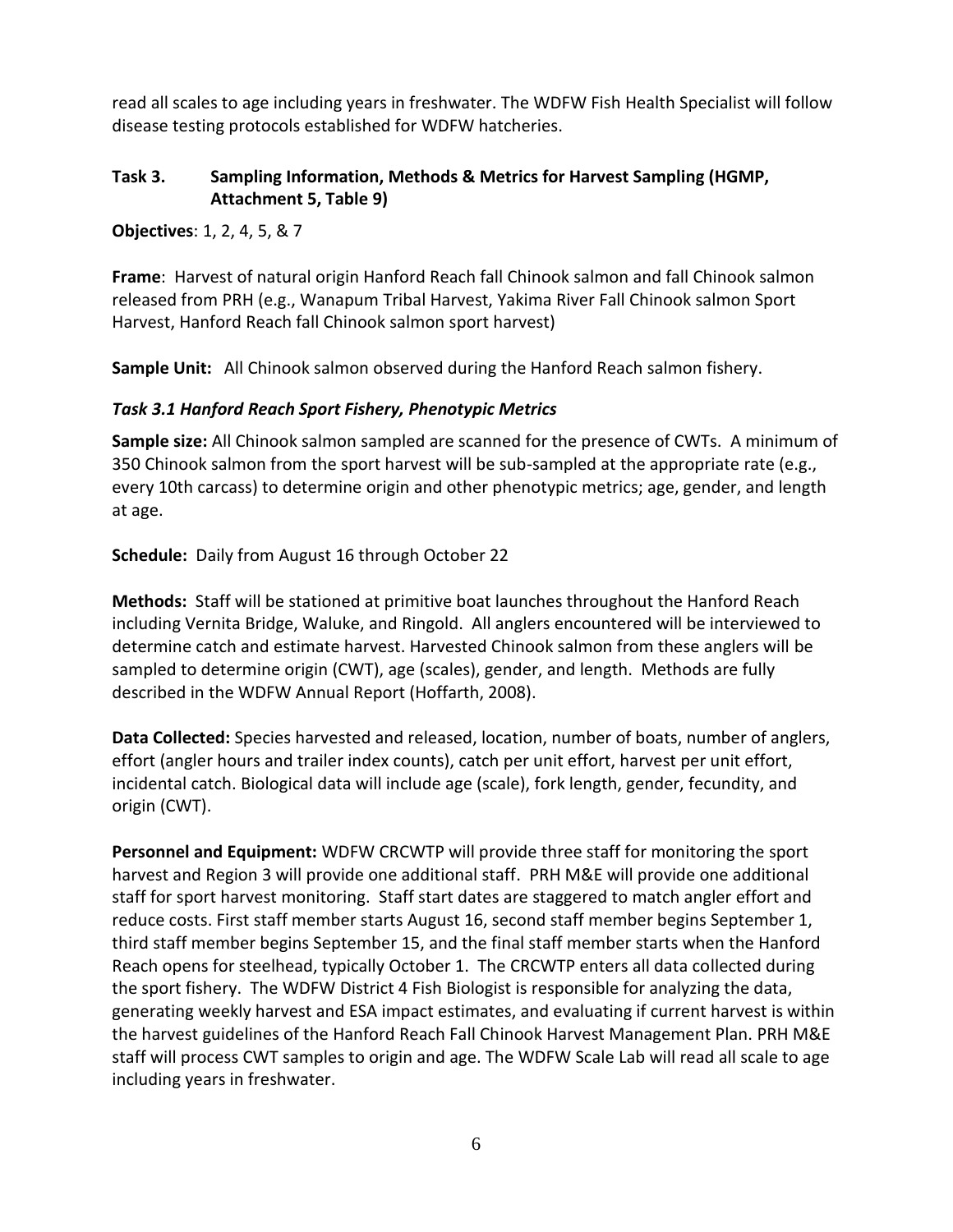## *Task 3.2. Yakima River Fall Salmon Sport Fishery*

**Sample Size:** All Chinook salmon observed in the harvest are scanned for the presence of a CWT and sampled for run reconstruction. No otolith sampling has been designated at this time.

**Schedule:** Five days per week from September 1 through October 22

**Methods:** Staff monitors bank and boat anglers from the Duportail Access Area upstream to Prosser. All anglers encountered will be interviewed to determine catch and estimate harvest. Harvested Chinook salmon from these anglers will be sampled to determine origin (CWT), age (scales), gender, and length. Methods are fully described in the WDFW Annual Report (Hoffarth, 2008).

**Data Collected:** Species harvested and released, numbers of boats, number of anglers (bank & boat), effort (angler hours), catch per unit effort, harvest per unit effort, incidental catch, scale (Chinook, coho, and steelhead), fork length, gender, and origin (CWT).

**Personnel and Equipment:** WDFW, Region 3, provides one technician for monitoring the sport. The WDFW District 4 Fish Biologist is responsible for entering all data, analyzing the data, and generating weekly harvest and ESA impact estimates. The PRH M&E staff will process CWT samples to origin and age. The WDFW Scale Lab will read all scale to age including years in freshwater

## *Task 3.3 Wanapum Tribal Fall Chinook Salmon Fishery*

**Sample Size:** All Chinook salmon harvested are sampled. No otolith sampling has been designated at this time.

**Schedule:** September 1 through October 15

**Methods:** All Chinook salmon and Coho harvested are sampled to determine origin (CWT), age (scales), gender, and length. All Chinook salmon and coho harvested will be scanned for the presence of a CWT. All snouts with a positive signal will be transported to the WDFW District 4 Office for processing. Methods are fully described in the WDFW Procedures for Sampling the Wanapum Fishery (Hoffarth, 2009).

**Data Collected:** Species harvested, incidental catch, number of nets, mesh size, age (scale), fork length, gender, and origin (CWT).

**Personnel and Equipment:** GCPUD Cultural staff will sample the fishery and provide the data and samples to the WDFW District 4 Fish Biologist. The WDFW District 4 Fish Biologist and staff from the Columbia River CWT Recovery Program (CRCWTRP) enter all data from the fishery. The PRH M&E staff will process CWT samples to origin and age. The WDFW Scale Lab will read all scale to age including years in freshwater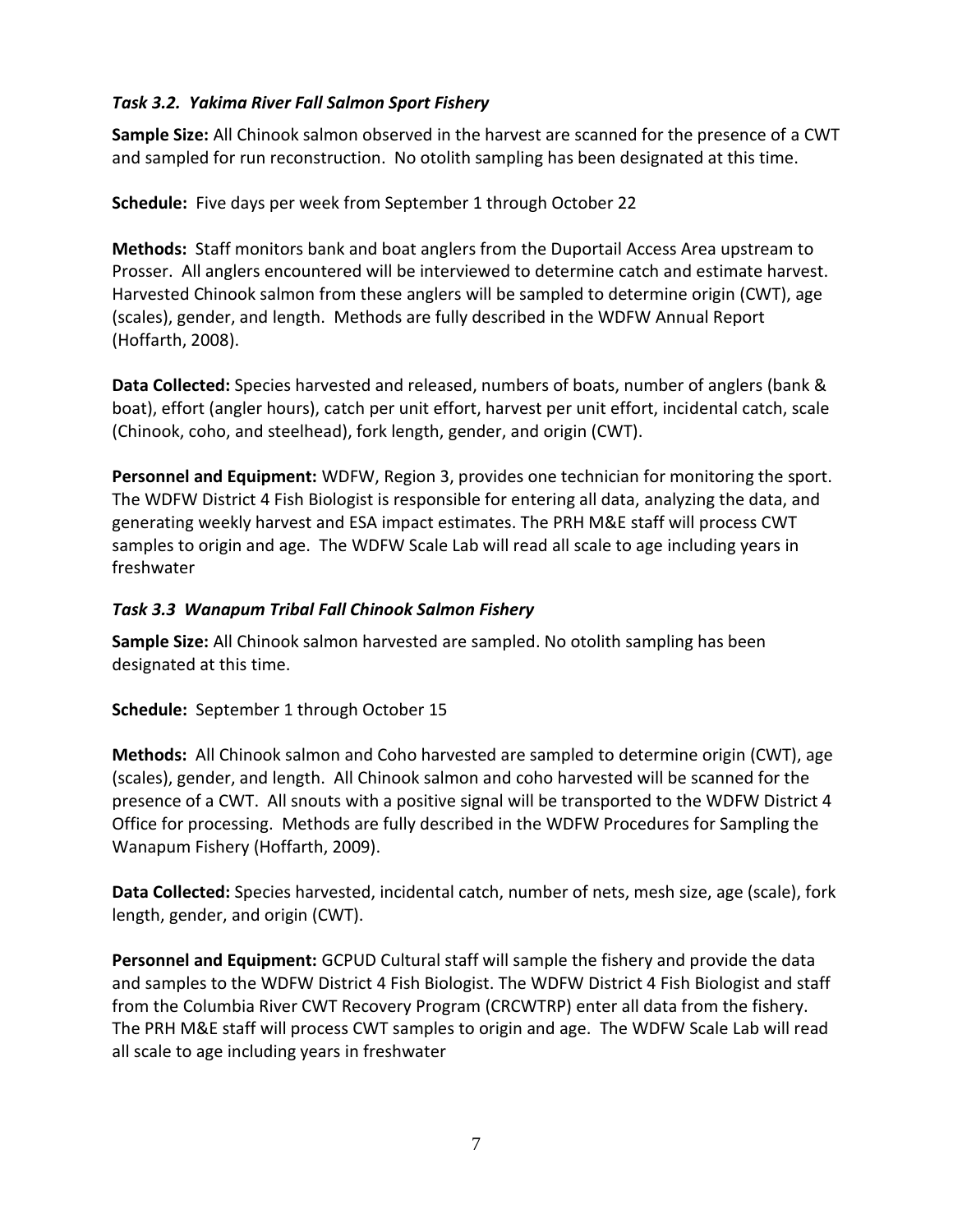## **Task 4. Sampling Information, Methods, and Metrics for Redd Surveys (HGMP, Attachment 5, Table 4)**

**Objectives**: 1 & 4

**Frame**: Redds in the Yakima River below Prosser

**Sample Unit:** Visible redds located in the Yakima River

**Sample size:** Total count of visible redds

**Schedule:** Weekly between October 22 and November 30

**Methods:** Foot and boat surveys will be conducted as generally described by Gallagher et al. (2007) and Murdoch et al. (2008). Redds will be identified based upon their relatively clean substrate and a bowl and tail spill morphology.

**Data Collected:** Redd counts, fish counts (live, dead). Biological data will be collected from carcasses recovered during these surveys. Biological data will include age (scale), fork length, gender, egg retention and origin (CWT in the Yakima).

#### *Task 4.1. Yakima River Redd Surveys (RM 8-46)*

Two WDFW staff persons funded by CRCWTRP, all four sections of river completed weekly, one section per day, boat survey (cataraft).

#### **Task 5. Sampling Information, Methods, and Metrics for Adult Counts at Dams and Hatcheries**

**Objectives**: 1, 2, 3, 4

**Frame**: Fall Chinook salmon in the Hanford Reach

**Sample Unit:** Fall Chinook salmon counted at dams or weirs (McNary, Priest Rapids, Ice Harbor, Prosser, PRH trap, Ringold Hatchery trap)

**Sample Size:** Total count or subsample

**Schedule:** Daily from August 9 through November 15

**Methods:** Dam counts using observers or video as generally described by Wagner (2007).

**Data Collected:** Fall Chinook salmon are recorded into two categories based on fork length, adults and jacks. Adults are all Chinook salmon greater than 22 inches in fork length.

**Personnel and equipment**: PRH M&E and RSH M&E Staff hatchery trap counts. Adult fish passage counts at dams are provided by the USACE, YKFP, and GCPUD.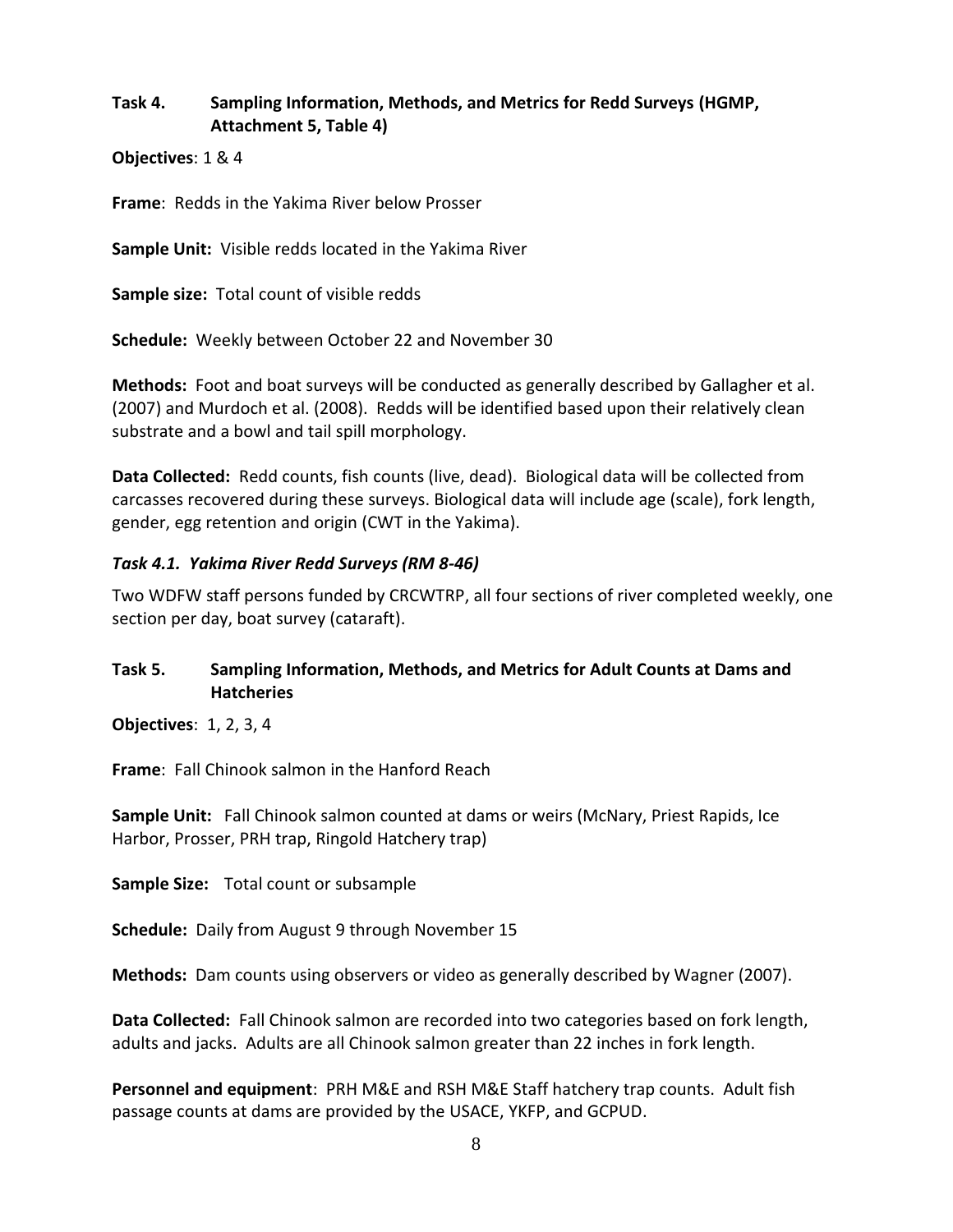## *Task 5.1. Adult Chinook Salmon Counts at Mainstem Hydroelectric and Diversion Projects*

Fish counts at mainstem Projects including the Columbia, Snake, and Yakima Rivers necessary to meet PRH M&E objectives are funded by non-related programs by GCPUD, WDFW, the USACE, and the Yakama Indian Nation. These data are readily available on the internet and will be downloaded at frequent intervals by the WDFW District 4 Fish Biologist.

### *Task 5.2 Adult Chinook Salmon Counts at Priest Rapids Hatchery*

Hatchery returns to Priest Rapids are enumerated by hatchery staff in coordination with M&E staff.

## *Task 5.3. Adult Chinook Salmon Counts at Ringold Springs Hatchery*

Hatchery returns to Ringold Springs Hatchery are enumerated by hatchery staff in coordination with the Ringold Springs Hatchery M&E Program.

## Task 6. Sampling Information, Methods, and Metrics for Carcass Surveys in the Natural **Environment (HGMP, Attachment 5, Table 6)**

**Objectives**: 1, 2, 3, 4, & 5

**Frame:** Hanford Reach, Hatchery Discharge Channel, Priest Rapids Pool, and Yakima River

*Task 6.1.* Hanford Reach Stream Surveys

**Sample Unit:** Salmon carcasses partitioned by reach, five river reaches have been established in the Hanford Reach:

- 1 Vernita Bridge to Priest Rapids Dam
- 2 Island #2 to Vernita Bridge
- 3 Wooden Powerline Towers to Island #2
- 4 Wooded Island to Wooden Powerline Towers
- 5 Richland to Wooded Island

Carcasses recovered in the Columbia River immediately downstream of the PRH discharge channel will be included with those Chinook salmon recovered in the discharge channel but will be tracked separately should additional analysis of these fish be necessary. Stream survey crews will also sample in the Priest Rapids Pool two days per week.

**Sample Size:** All carcasses observed in the surveys will be sampled for the presence of a CWT. Approximately 2,500 carcasses will be sampled in the Hanford Reach for origin based on CWT and otoliths. These sampled fish will be used to determine other phenotypic metrics; age, gender, fork length, egg retention, in addition to the determination of origin.

**Schedule**: October 27 through December 6

**Methods:** All carcasses that are encountered will be collected with a gaff or by hand. Surveys will occur by boat or foot. Methods will generally follow Crawford et al. (2007), Murdoch et al. (2008); and Hoffarth et al. (2008). All Chinook salmon will be wanded for the presence of a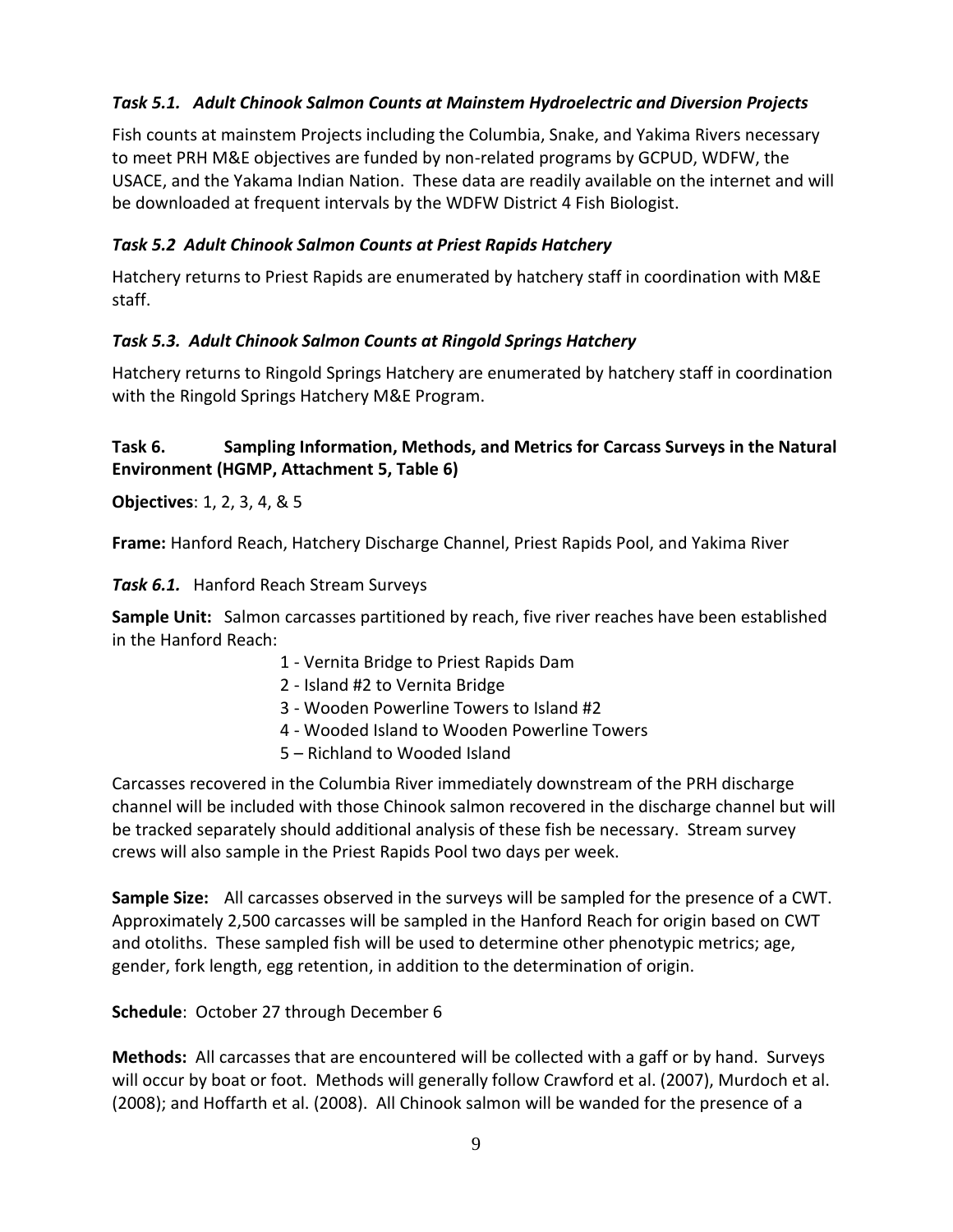CWT. All Chinook salmon with a CWT present will be sampled for age (scale sample), gender, fork length, and the snout will be bagged and labeled for processing at the WDFW CWT Lab. Otoliths will be collected from in-sample fish, placed in a vial, and stored with an appropriate index number. Otoliths will be sent to the WDFW Otolith Lab for decoding to determine if they are PRH origin. Chinook salmon sub-sampled for run reconstruction will be sampled for age (scale samples), gender, fork length, and spawning success. Fish will be identified to gender based on morphology. Female Chinook salmon in the sub-sample will be dissected to determine spawn success based on the percentage of egg retention (e.g., 0.0-10%, 11-37%, 38- 62%, 63-87%, 88-100%). The percent of egg retention will be first visually estimated and then calculated by dividing the count of eggs retained by an estimated fecundity based on length versus fecundity regressions. In addition, retained eggs will be quantified by counting in the field or bagged and later estimated in the office. Carcasses will be cut in half to avoid duplicate sampling in future surveys.

**Data Collected:** Scale (age), otolith (PRH origin), fork length, gender, spawn success, CWT (origin), location.

**Personnel and Equipment:** Three boat crews with a three person crew operating seven days per week. PRH M&E staff, RSH M&E staff, and CRCWTRP staff to perform field sampling, collect CWTs and otoliths, and enter data into the data base. This will require a total of 13 (three CRWTRP staff, three RSH M&E staff, and seven PRH M&E staff), three boats, three vehicles and standard sampling equipment. The WDFW Otolith Lab will process otoliths to determine if they are PRH origin. The PRH M&E staff will process CWT samples to origin and age. The WDFW Scale Lab will read all scale to age including years in freshwater.

## *Task 6.1.a. Evaluation of Carcass Drift for Post-spawn Fall Chinook Salmon*

**Sample Unit:** Post spawn carcasses encountered in the Hanford Reach River Surveys

**Sample Size:** A minimum of 1,000 carcasses will be tagged in the Hanford Reach to evaluate carcass recovery bias and drift.

**Schedule**: October 30 through December 15

**Methods:** Collect carcasses during normal carcass recovery efforts described in Task 6.1. Include only fish from outside of the demographic sample but included in the CWT sample. Transport select carcasses (intact and relatively fresh) to main spawning areas, staple numbered tag inside of each operculum, measure length, and record gender. Release fish in areas with redds and record dates and UTM coordinates for release location of each tagged fish. Smaller and larger sized fish should be included in the tag group to insure that the full range of fish sizes are included. Fish should be released in a way to simulate a fish that dies after spawning (e.g., release in proximity to redds and at the depth of redd. Collect length, gender, and record dates and UTM coordinates for recovery location from recovered tagged fish during normal recovery efforts described in Task 6.1. Plot tag and recovery locations to estimate distance of drift (Km).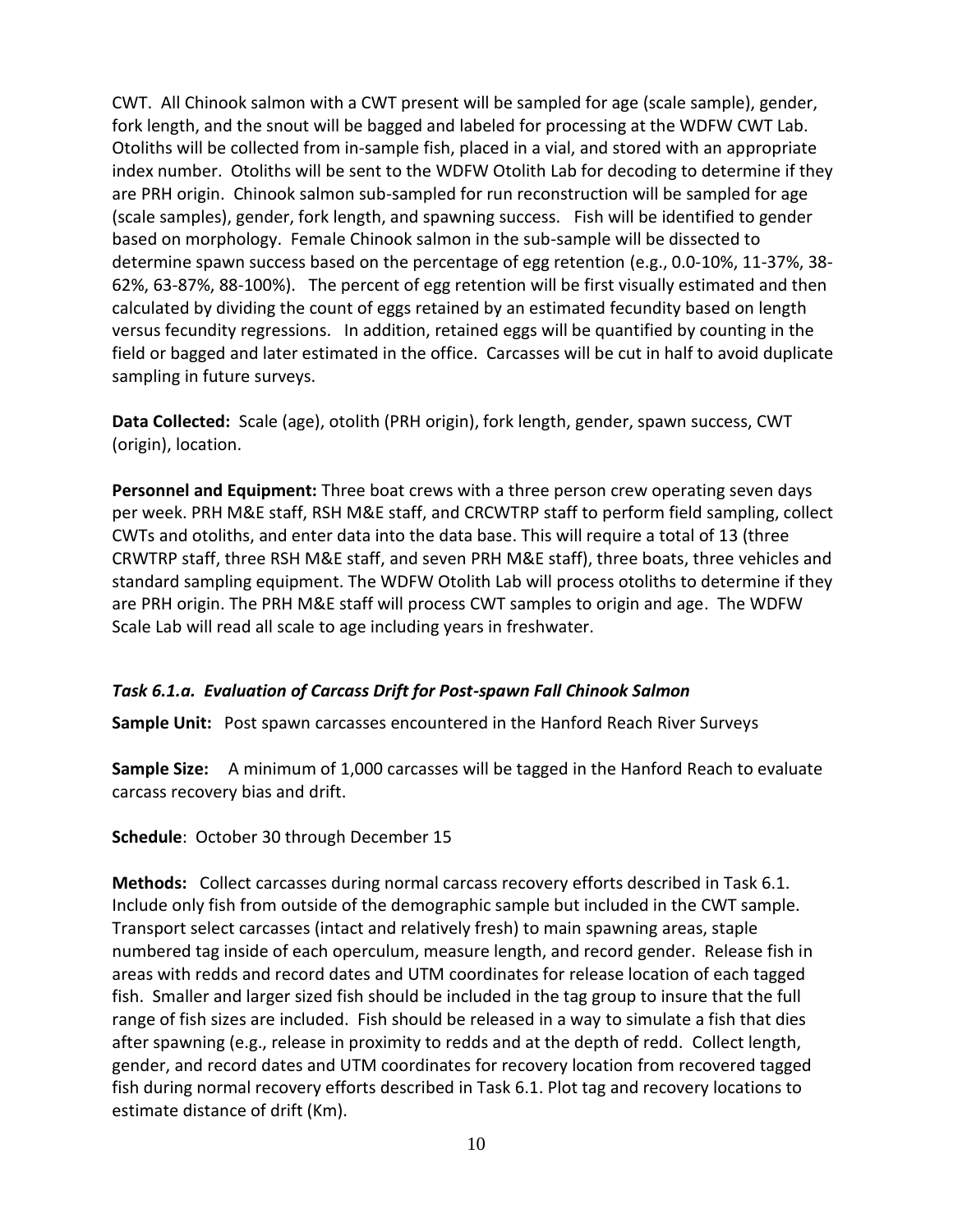**Personnel and Equipment:** This work will coincide with carcass recovery. It will require use of manufactured numbered plastic tags, three staple guns and staples, 3 GPS devices, three jet boats and three vehicles. Two crews are funded by PRH M&E and RSH M&E.

## *Task 6.2. Priest Rapids Hatchery Discharge Channel Stream Surveys*

**Sample Unit:** PRH Discharge Channel, approximately one-quarter mile in length from the Columbia River to the PRH trap.

**Sample Size:** Sample all carcasses recovered in the survey for CWT. In addition, carcasses will be sub-sampled at the same rate as Chinook salmon in the Hanford Reach stream survey listed above to determine other demographic; age, gender, presence of adipose fin, length, spawn success (including counts of retained eggs).

#### **Schedule**: October 25 through December 8

**Methods:** All carcasses that are encountered will be collected with a gaff or by hand. Surveys will occur by foot. Methods will generally follow Crawford et al. (2007), Murdoch et al. (2008); and Hoffarth et al. (2008). All fish will be wanded for the presence of CWT. All Chinook salmon with a CWT present will be sampled for age (scale sample), gender, fork length, and the snout will be bagged and labeled for processing at the WDFW CWT Lab. Chinook salmon sub-sampled for run reconstruction will be sampled for age (scale samples), gender, fork length, CWT, otoliths, and spawning success. Otoliths will be collected at the same sample rate as Hanford Reach natural origin otolith collections. Otoliths will be sent to the WDFW Otolith Lab for decoding to determine if they are PRH origin. Fish will be identified to gender based on morphology. Female Chinook salmon in the sub-sample will be dissected to determine spawn success based on the percentage of egg retention (i.e., 0.0-10%, 11-37%, 38- 62%, 63-87%, 88-100%). The percent of egg retention will be first visually estimated and then calculated by dividing the count of eggs retained by an estimated fecundity based on length versus fecundity regressions. . In addition, retained eggs will be quantified by counting in the field or bagged and later estimated in the office. Carcasses will be cut in half to avoid duplicate sampling in future surveys.

**Data Collected:** Scale (age), otolith (PRH origin), fork length, gender, spawn success, CWT (origin), otoliths (origin) and location.

**Personnel and Equipment**: Two PRH M&E staff and standard sampling equipment.

#### *Task 6.3. Priest Rapids Pool Stream Surveys*

**Sample Unit:** Priest Rapids Dam upstream to Wanapum Dam

**Sample Size:** All Chinook salmon recovered in the survey will be sampled for a CWT. The insample rate for biological data collection will be set in October 31 based on escapement size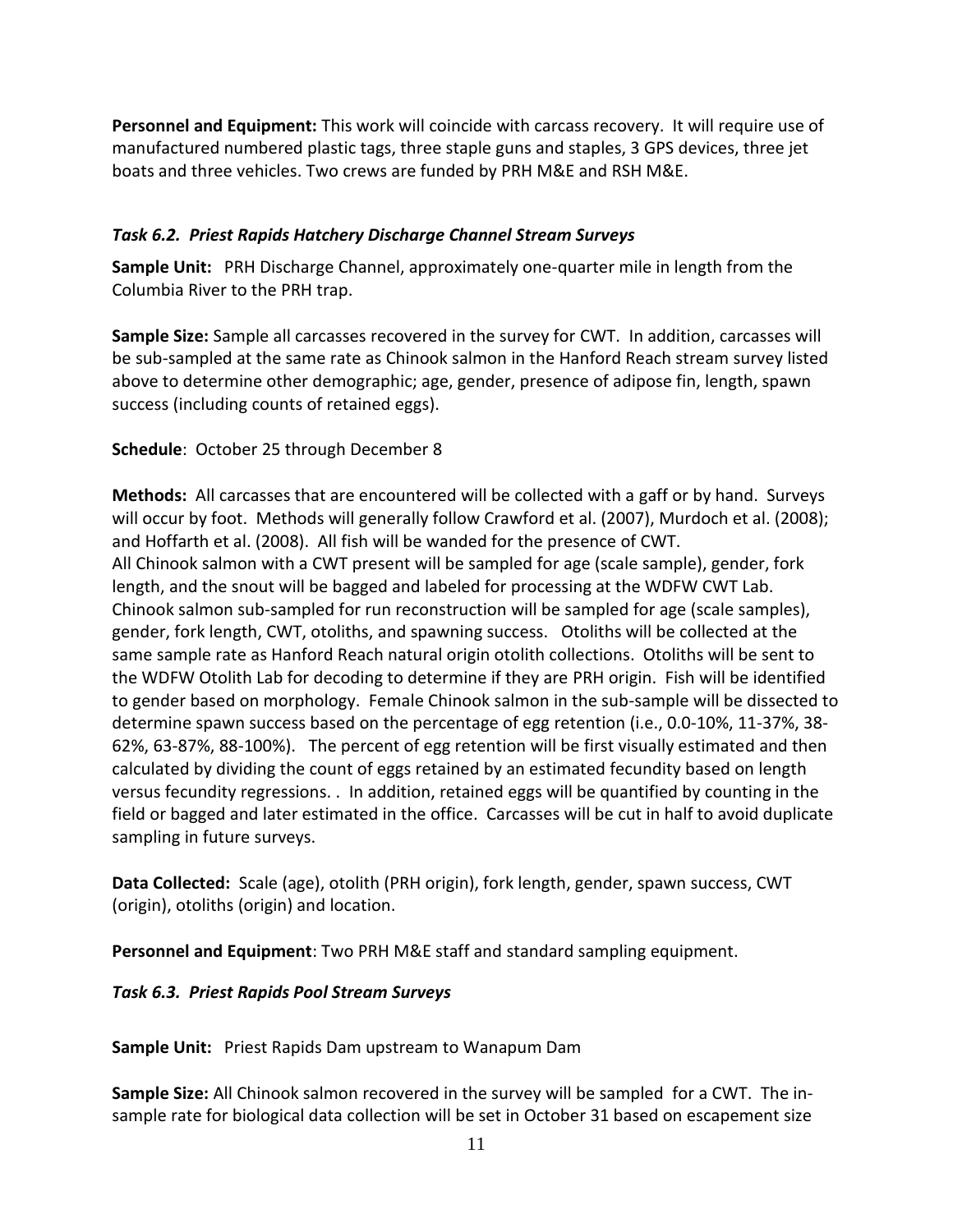**Schedule:** November 1 through December 15, two days per week

**Methods:** All carcasses that are encountered will be collected with a gaff or by hand. Surveys will occur by boat and foot. All Chinook salmon will be wanded for the presence of a CWT. Chinook salmon with a CWT present will be sampled for age (scale sample), gender, fork length, and the snout will be bagged and labeled for processing at the WDFW CWT Lab. Biological data collected from in-sample collections will include scale samples (age), gender, fork length, CWT or otoliths, and spawning success. Fish will be identified to gender based on morphology. Otoliths will be collected, placed in a vial, and stored with an appropriate index number. Otoliths will be sent to the WDFW Otolith Lab for decoding to determine if they are PRH origin. Female Chinook salmon in the sub-sample will be dissected to determine spawn success based on the percentage of egg retention (i.e., 0.0-10%, 11-37%, 38-62%, 63-87%, 88-100%). The percent of egg retention will be first visually estimated and then calculated by dividing the count of eggs retained by an estimated fecundity based on length versus fecundity regressions.In addition, retained eggs will be quantified by counting in the field or bagged and later estimated in the office. Carcasses will be cut in half to avoid duplicate sampling in future surveys.

**Data Collected:** Scale (age), otolith (PRH origin), fork length, gender, spawn success, CWT (origin), location.

**Personnel and Equipment:** Two field staff dedicated to the Hanford Reach stream surveys will accomplish this task as a component of the scope of work for technicians assigned to M&E for the natural environment funded by GCPUD and USACE (Listed in this Task above).

## *Task 6.4. Yakima River Stream Surveys*

**Sample Unit:** Yakima River from the Duportail Access Area upstream to the I82 Bridge located immediately downstream Prosser Dam

**Sample Size:** All Chinook salmon recovered in the survey will be sampled for CWT. The insample rate for biological data collection will be set in October 31 based on escapement size. **Schedule:** October 22 through November 30, all four sections of river completed weekly, one section per day, boat survey (cataraft)

**Methods:** All carcasses that are encountered will be collected with a gaff or by hand. Surveys will occur by boat. Methods will generally follow Crawford et al. (2007), Murdoch et al. (2008); and Hoffarth et al. (2008). All Chinook salmon will be wanded for the presence of CWTs. Chinook salmon with a CWT present will be sampled for age (scale sample), gender, fork length, and the snout will be bagged and labeled for processing at the WDFW CWT Lab. All Chinook salmon will be sampled for run reconstruction. Sampling will include scale samples (age), gender, fork length, and spawning success. Fish will be identified to gender based on morphology. Female Chinook salmon in the sub-sample will be dissected to determine spawn success based on the percentage of egg retention (i.e., 0.0-10%, 11-37%, 38-62%, 63-87%, 88-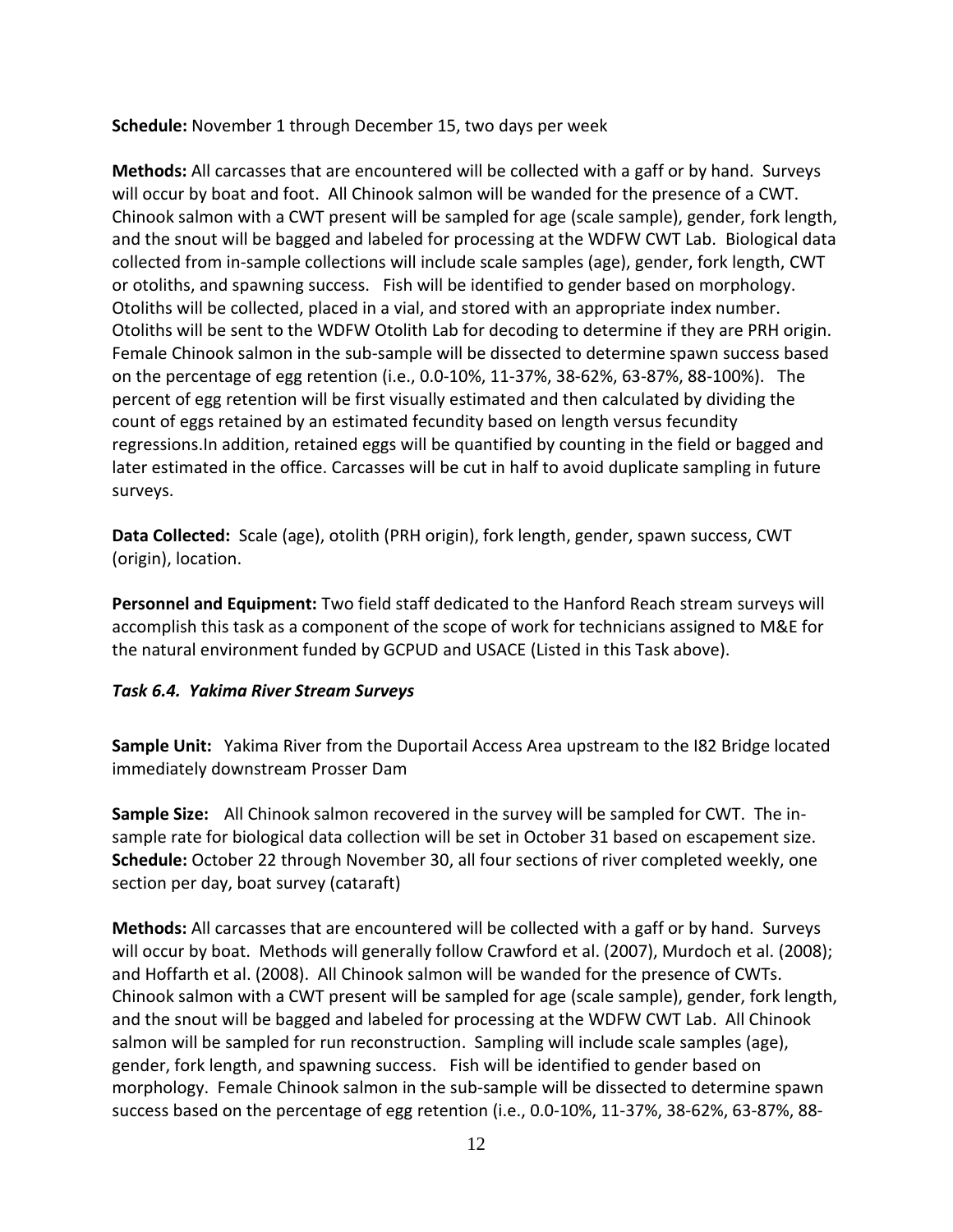100%). The percent of egg retention will be first visually estimated and then calculated by dividing the count of eggs retained by an estimated fecundity based on length versus fecundity regressions. Carcasses will be cut in half to avoid duplicate sampling in future surveys.

**Data Collected:** Scale (age), fork length, gender, spawn success, CWT (origin), location.

**Personnel and Equipment:** One boat (cataraft) with a two person crew funded by CWCWTRP standard sampling equipment (funded by CRCWTRP)

## **Task 7. Sampling Information, Methods, and Metrics for Data Collected to Monitor Fish Culture of Juveniles**

## **Objectives**: 6 & 8

**Frame**: Abundance and size (individual length and weight) of smolts at PRH at the time of release

**Sample Unit:** Representative sample of juveniles prior to release

**Sample Size:** Approximately 300 fish from each rearing vessel to determine size metrics

**Schedule:** Prior to release in late May and mid June

**Methods:** Estimate abundance and size at each life stage: egg, transfer to raceways, transfer to ponds, and release. Estimates of abundance will be generated by subtracting mortalities at subsequent life stages from estimates of green eggs.

Size and length data will be collected by M&E staff to calculate CVs for both matrixes. Each fish will be weighed (grams) and measured to fork length (millimeters).

The fish health specialist will respond to all fish disease outbreaks at the request of the fish hatchery staff and will visit PRH at least once a month. Water temperatures will be recorded hourly from egg to release.

## **Personnel and Equipment:** Two PRH M&E staff

**Data Collected:** Abundance, fish per pound, length of individual fish, weight of individual fish, and fish health records

## **Task 8. Sampling Information, Methods, and Metrics to Monitor Natural Origin Juvenile Fish Abundance and Size**

## **Objective(s)**: 1

**Frame**: Naturally produced juveniles in the Hanford Reach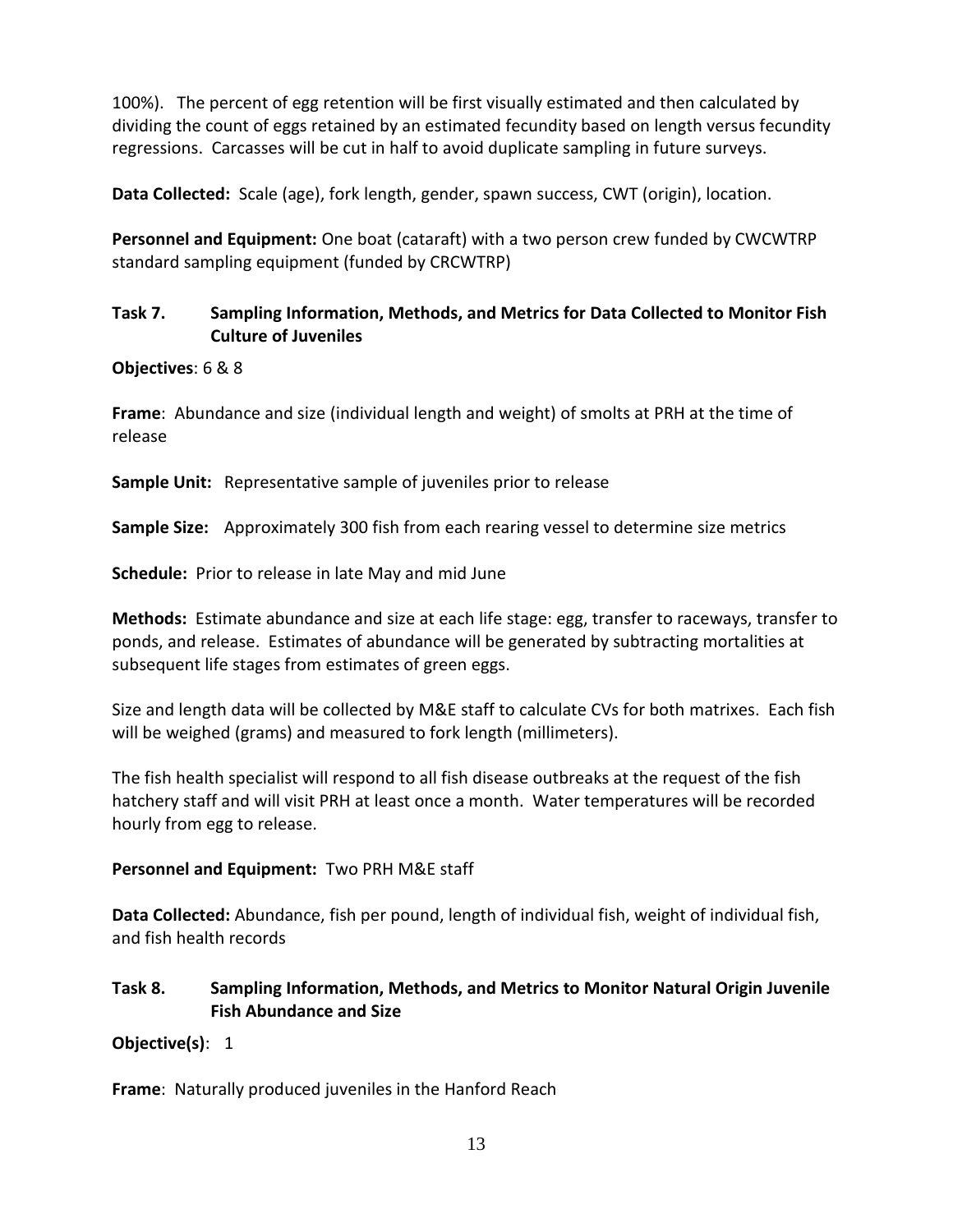**Sample Unit:** All Chinook salmon collected by beach seine in the Hanford Reach during the CWT tagging program.

**Sample Size:** Appropriate samples will be taken from both the marked and unmarked Chinook salmon.

**Schedule:** Late May to Early June (typically 10 day marking program)

**Methods:** Chinook salmon collected during the CWT marking program will be routinely sampled by length. Mark groups and tag codes will be enumerated. Goal of the marking program is to tag and adipose clip 200,000 of the natural production of fall Chinook salmon in the Hanford Reach.

**Data Collected:** Total numbers of Chinook salmon collected size at marking, mark numbers.

**Personnel and Equipment:** CWT trailer, technicians, supervision by both Columbia River Intertribal Fish Commission (CRITFC) and WDFW, collection is conducted by the Yakama Indian Nation, Umatilla Indian Nation, and CRITFC. This project is funded by the Bonneville Power Administration.

## **Task 9. Estimate Juvenile CWT Mark Rate and Adipose Clip Rates at Time of Release**

**Objectives**: 4 and 7

**Frame**: PRH Juvenile at Time of Release

**Sample Unit:** All Chinook salmon collected at PRH.

**Sample Size:** 1,000 juveniles from each of five channel ponds at time of release.

**Schedule:** May and June

**Methods:** Sample lots of 1,000 PRH juveniles from rearing ponds. Scan sample fish with a V detector to determine proportion of CWT fish in the sample. Visually inspect sample fish for adipose clip to determine proportion of adipose clipped fish in the sample. Calculate proportions for both CWT and adipose clipped juveniles sampled. Compare the estimates to both the CWT and adipose clip proportions reported by hatchery staff and report comparisons in proportions.

**Data Collected:** Total number of juvenile sampled, total number of CWT fish detected, CWT loss rates, and total number of adipose clipped (non CWT) fish observed.

**Personnel and Equipment:** Two PRH M&E staff, CWT V-detectors, Tricaine, fish holding vessels and collection nets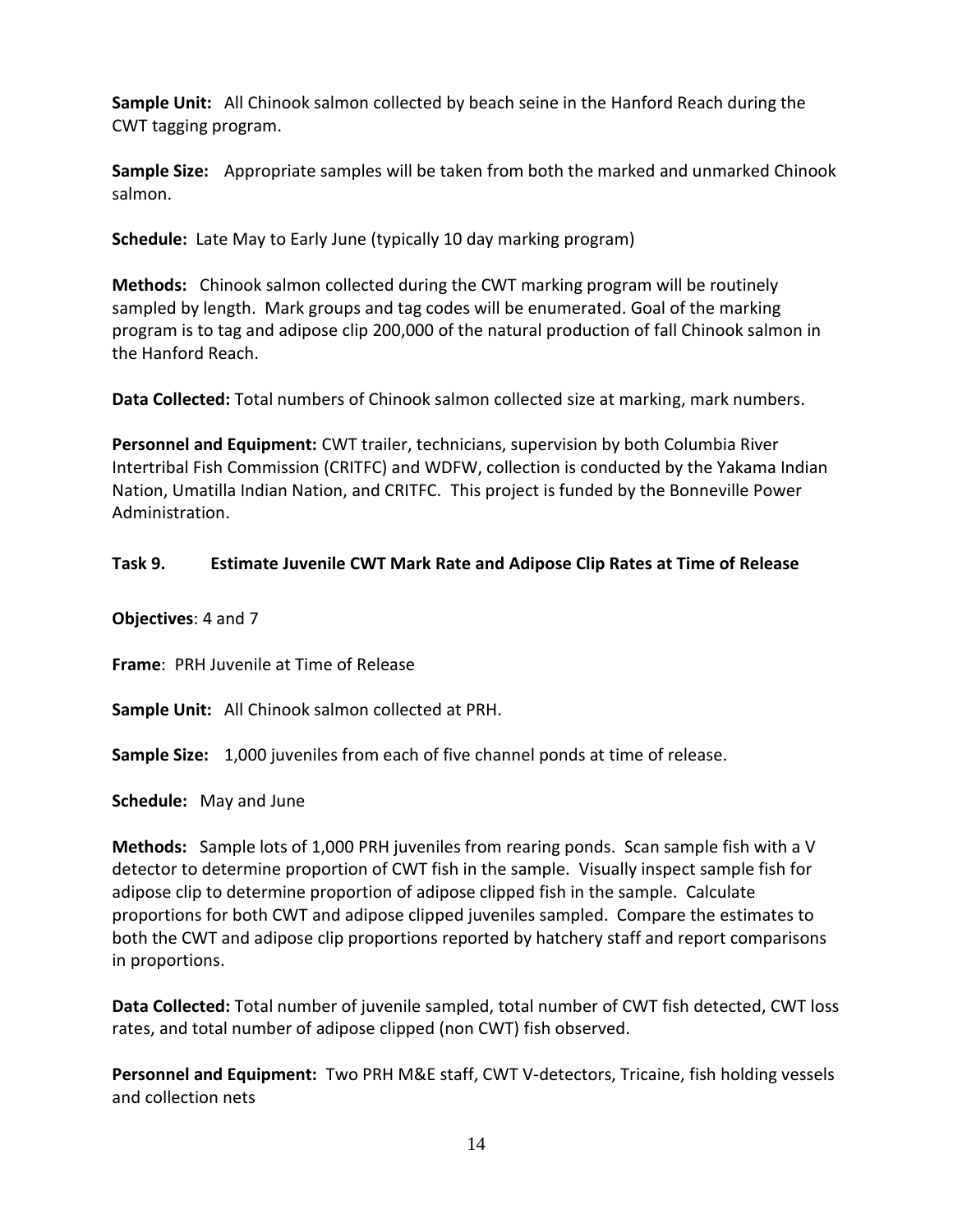## **Task 10. Sampling Information, Methods, and Metrics to Monitor URB Fall Chinook Salmon at the Off Ladder Adult Fish Trap (OLAFT)**

#### **Objectives**: 5

**Frame**: Run of the River URB Fall Chinook salmon at the OLAFT at Priest Rapids Dam

**Sample Unit:** All Chinook salmon collected at the OLAFT.

**Sample Size:** Sample size will vary dependent upon returns and days available to sample. Goal is to collect 500 samples.

**Schedule:** September 1 to no later than November 15 (typically Tuesdays and Thursdays) Schedule may vary dependent upon staff availability and fish passage. Program will end if insufficient numbers of Chinook salmon are passing through the fish ladders.

**Methods:** Chinook salmon will be collected and sampled in conjunction with the UCR Steelhead Monitoring and Evaluation Program. All Chinook salmon encountered during operation of the OLAFT will be diverted to a separate holding and handling location dedicated to the fall Chinook salmon sampling. Chinook salmon will not be anesthetized during handling. Fork lengths, gender and the presence of fin clips will be recorded. Scales will be collected to determine age. Chinook salmon will be scanned for the presence of CWTs but no lethal sampling will occur. All data will be entered into a data base to be used for run reconstruction of the above Priest URB fall Chinook salmon population. Methods and protocols may be modified with the approval of the appropriate Agencies/Committees to accommodate additional Programs, such as, adult broodstock collection, PIT tagging/PIT tag detection.

**Data Collected:** Total numbers of Chinook salmon collected, marks (fin clips), CWT presence, fork length, age (scales), and gender.

**Personnel and Equipment:** WDFW staff will sample Chinook salmon for age composition. The trap will be operated by WDFW Steelhead M&E Program. Additional staff will be provided by the host Agency if sampling is expanded to accommodate special Projects. All equipment will be provided by monitoring/evaluation Programs.

## **Task 11. Operation and Data Analysis of PIT tag Detections at the Priest Rapids Hatchery Discharge Channel**

**Frame:** PRH Juvenile Releases and Adult Returns

**Sample Size:** Up to 43,500 PIT juvenile fall Chinook salmon released from PRH. The number and origin of adult returns likely to be detected at the array is unknown**.**

**Schedule:** May 10 to December 15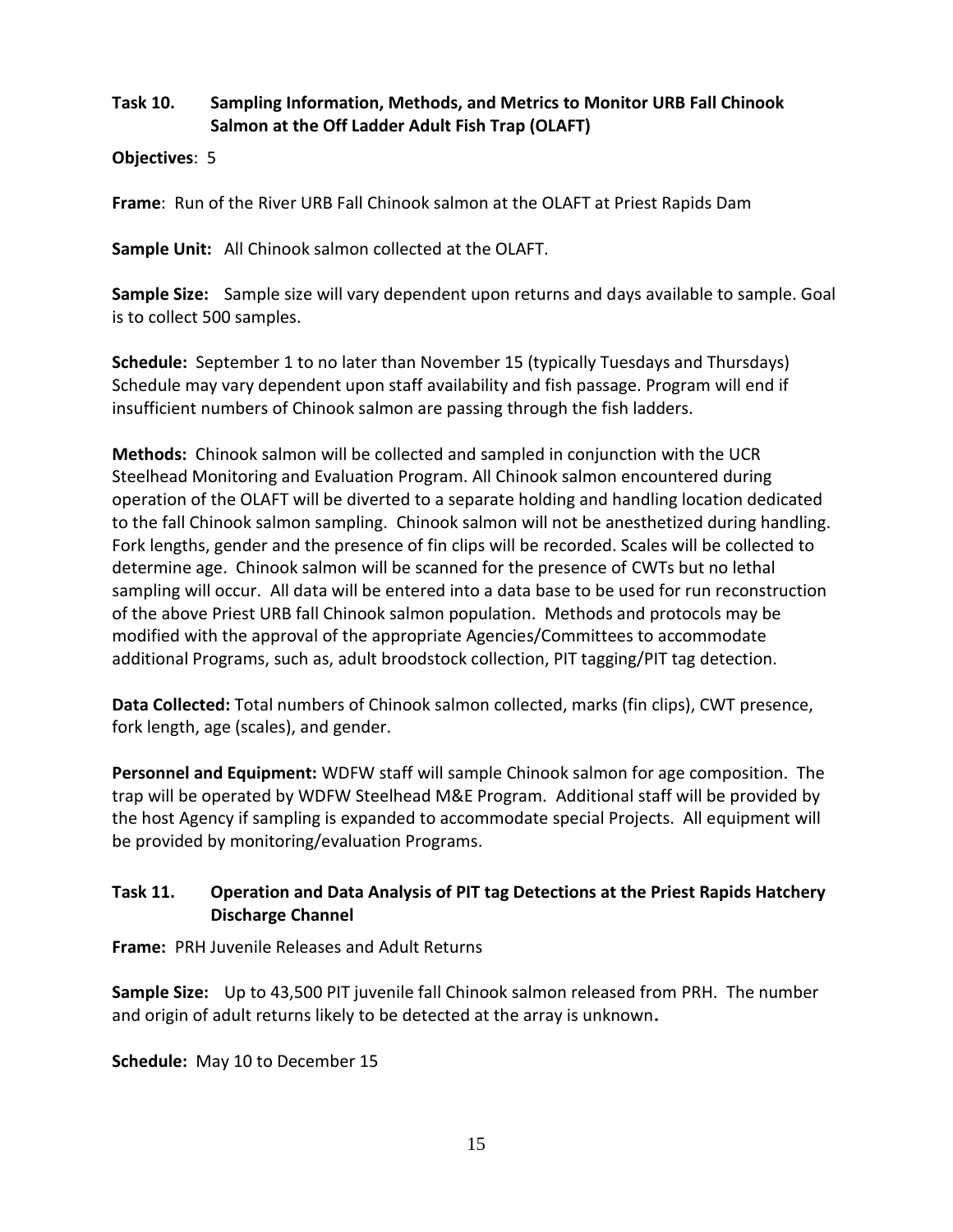**Methods:** The PIT-tag antennae arrays provide PIT tag detection of juveniles at release as well as returning adults. The PRH M& E staff will monitor PIT detections and analyze results to determine the abundance of both juvenile and adult PRH fall Chinook salmon, travel time and speed of juvenile fish, re-ascension of mini-jacks, and identification of non-PRH origin fish. PIT tag detections will be compared against adult detections at hydroelectric projects in the Columbia and Snake rivers to estimate interdam loss, smolt to adult survival to the hatchery, juvenile downstream survival, as well as adult re-ascension and fall back rates at McNary, Ice Harbor and Priest Rapids dams. WDFW maintenance crews will conduct routine maintenance of the PIT tag arrays as needed. An in depth inspection of the arrays will occur during May prior to the hatchery release of juvenile Chinook salmon and again during late August for preparation for the adult Chinook salmon return.

The volitional releases of juveniles from between holding ponds needs to be staggered by several days or the PIT-tag antennae array system will be overwhelmed by the high numbers of out-migrants and the data lost. The juvenile release strategy will be coordinated with hatchery staff.

**Data Collected:** Total numbers and timing of Chinook salmon PIT detections collected.

**Personnel and Equipment:** The PRH M&E staff.

**Task 12. Angler Broodstock Collection**

**Objective(s)**: 3, 4, and 9

**Frame**: The Hanford Reach fall Chinook salmon

**Sample Unit:** All Chinook salmon collected in post season fishery.

**Sample Size:** Our goal is to collect up to 500 natural origin fish.

**Schedule:** October 26, 27, 28.

**Methods:** The angler broodstock collection (ABC) will occur post season of the established fall Chinook salmon fishery in the Hanford Reach. The following is a general description of the methods employed for the ABC. Volunteers will register each morning of the fishery; receive instructions on proper fish handling of live fish; and be advised of pertinent information regarding the fishery such as recording incidental catch of other fish species. Anglers will use conventional hook and line fishing techniques to capture fall Chinook salmon. There will be two GCPUD boat crews to shuttle fish from the river to the transport truck at Vernita Launch. Only fall Chinook in good physical condition with an intact adipose fin will be retained and used for broodstock. Fish collection sites will be established at the Vernita Bridge and Waluke boat launches. Tanker trucks and crews will receive fish and transport them to PRH. Fish collected from the ABC fishery will be held separately from the other broodstock so that they can be monitored and sampled independently. All Chinook collected during this program will be sampled at the hatchery. Otoliths will be collected to determine origin from a suitable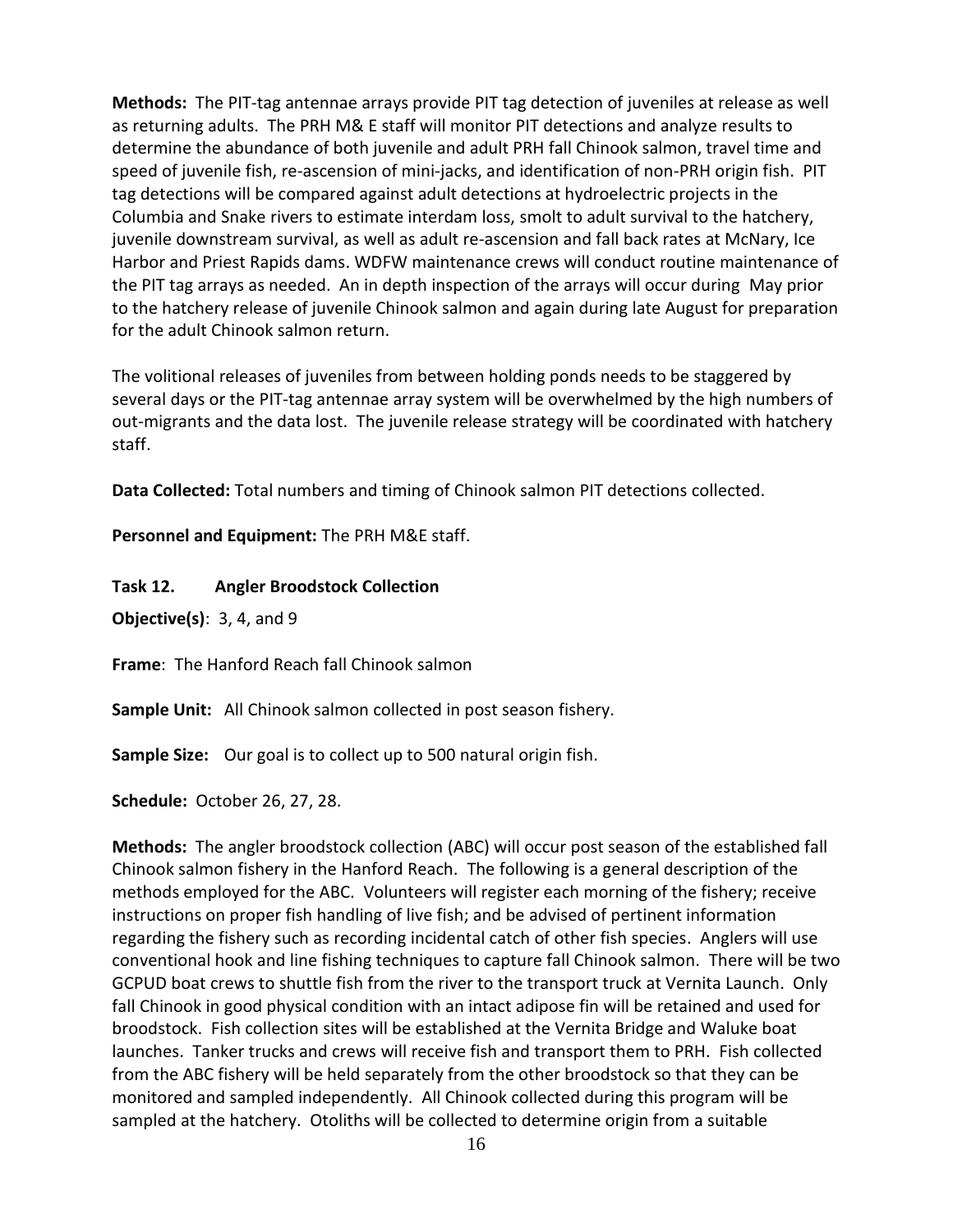proportion of fish captured in the ABC fishery.

**Data Collected:** Chinook salmon collected will be sampled for marks (fin clips), CWTs; otoliths, fork length, age (scales), gender, and fecundity.

**Personnel and Equipment:** M&E staff, PRH staff, District Fish Biologist, GCPUD staff, and volunteer anglers. Two jet boats, fish holding tubes, two live tanks, one WDFW 1,500 gallon truck, and one GCPUD 1,500 gallon tank truck. *The second collection location at the Waluke boat launch will only occur if GCPUD provides the 1500 gallon tank truck and operator for each day of the collection.* 

## **Expected Results and Applicability**

Data collected from the 2018 return will be reviewed to determine if URB fall Chinook salmon production from PRH met all of the Objectives/Goals of the M&E Plan. In 2018, all PRH brood year returns will possess an otolith mark which will allow for determination of pNOB, pHOS, and PNI at a high level of confidence

## **Data Compilation and Analysis**

Data will be maintained at the WDFW District office in Pasco and backed up on the WDFW Network (S:drive) and a dedicated thumb drive. The data is backed up weekly during the field season and each day the database is proofed. Data will be routinely entered into an Access or Excel data base in-season. The TWS Access database is the primary means of organizing and storing biological data. Some data associated with carcass recovery is entered into Excel spreadsheets. Age, CWT, and otolith information will be entered into the data base when it returns from the WDFW Labs. Scale cards are the primary means of recording data in the field. The scale cards will be proofed for obvious errors by staff at the end of each field day and again prior to entering data into the TWS which occurs routinely September through December. Staff will proof the data entered into the TWS mid-December and again in early January as scale age and CWT results becomes available. The otolith data is entered into the TWS and proofed as results become available generally in March and April. Proofing the TWS generally requires two staff; one to read aloud the data on scale cards and data sheets while another verifies the data in the TWS.

The Historical data as well as current data will be incorporated into the analysis and reporting for the PRH M&E Program. Historical data will be mined and presented to the maximum extent possible so that the longest data set can be evaluated. This will include mining data from other WDFW sources and from Battelle.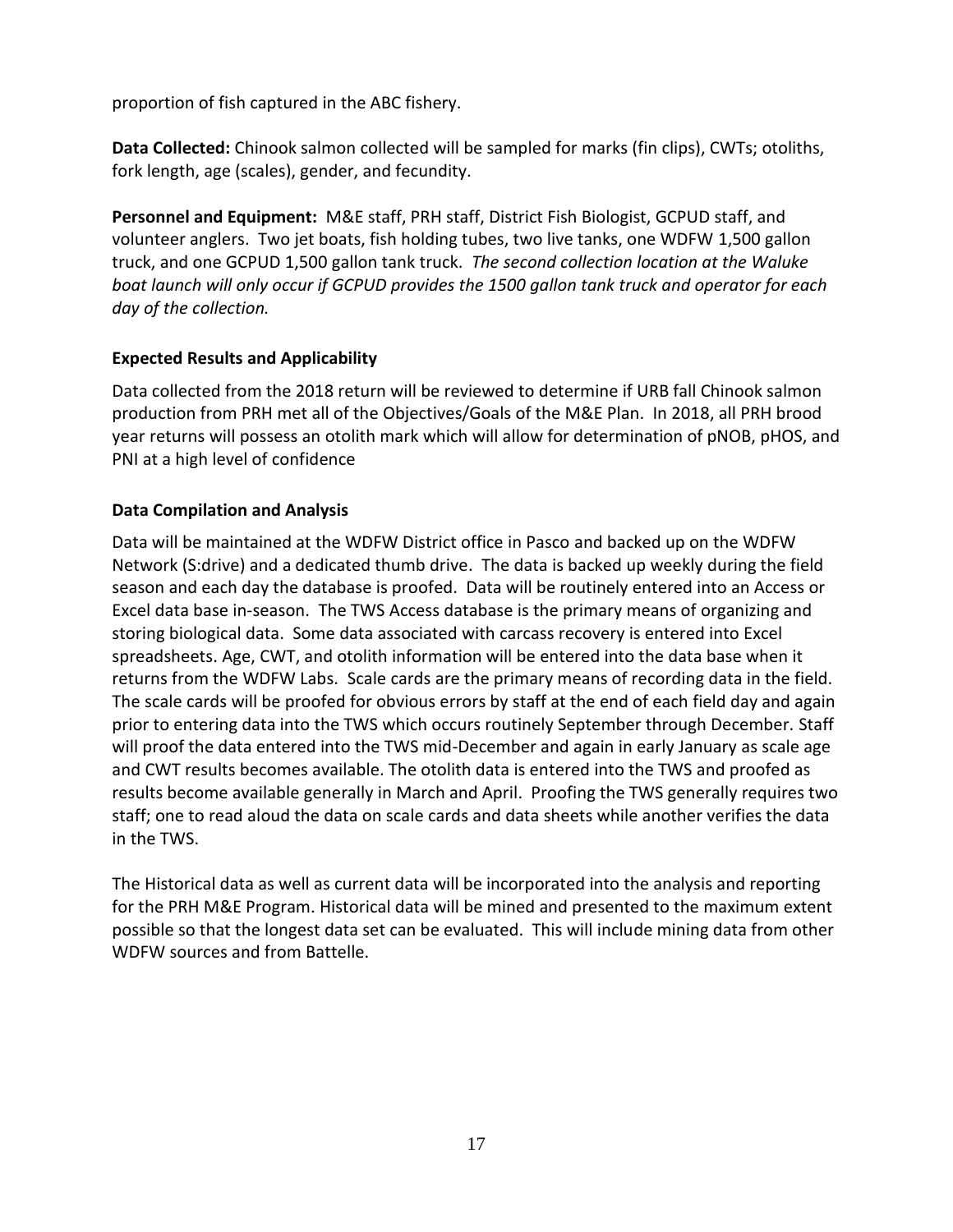#### **Summary of New Activities**

Brief descriptions of alterations to existing Tasks or new tasks associated with PRH M&E during 2017-18 are given in Table 1.

**Table 1**. New activities for Priest Rapids Monitoring and Evaluation for 2018.

| Activity | Task<br>Associated<br>ASSL. |
|----------|-----------------------------|
| None     |                             |

| Table 2. Summary of project timelines for data entry, analysis, and reporting July 1, 2018 - June 30, |  |
|-------------------------------------------------------------------------------------------------------|--|
| 2019                                                                                                  |  |

| <b>Activity</b>                                         | <b>Dates</b>              |
|---------------------------------------------------------|---------------------------|
| <b>Priest Rapids Hatchery</b>                           |                           |
| Trapping, Broodstock Collection, and Surplus Operations | September 1 - December 15 |
| Spawning                                                | October 15 - December 10  |
| Hatchery Discharge Channel Stream Surveys               | October 15 - December 15  |
| PIT tag Array Maintenance and Evaluation                | July $1 -$ June 30        |
| <b>Hanford Reach</b>                                    |                           |
| Hanford Reach Fall Chinook salmon Fishery               | August 1 - October 22     |
| Hanford Reach Stream Survey                             | November 1 - December 15  |
| <b>Priest Rapids Pool</b>                               |                           |
| <b>Priest Pool Stream Surveys</b>                       | November 1 - December 15  |
| Data Entry & Analysis                                   |                           |
| Data Entry Return Year                                  | September 1 - March 31    |
| Data Review and Analysis                                | January 1 - June 30       |
| <b>Reporting</b>                                        |                           |
| Draft Monitoring and Evaluation Report                  | May 15                    |
| Final Monitoring and Evaluation Report                  | June 30                   |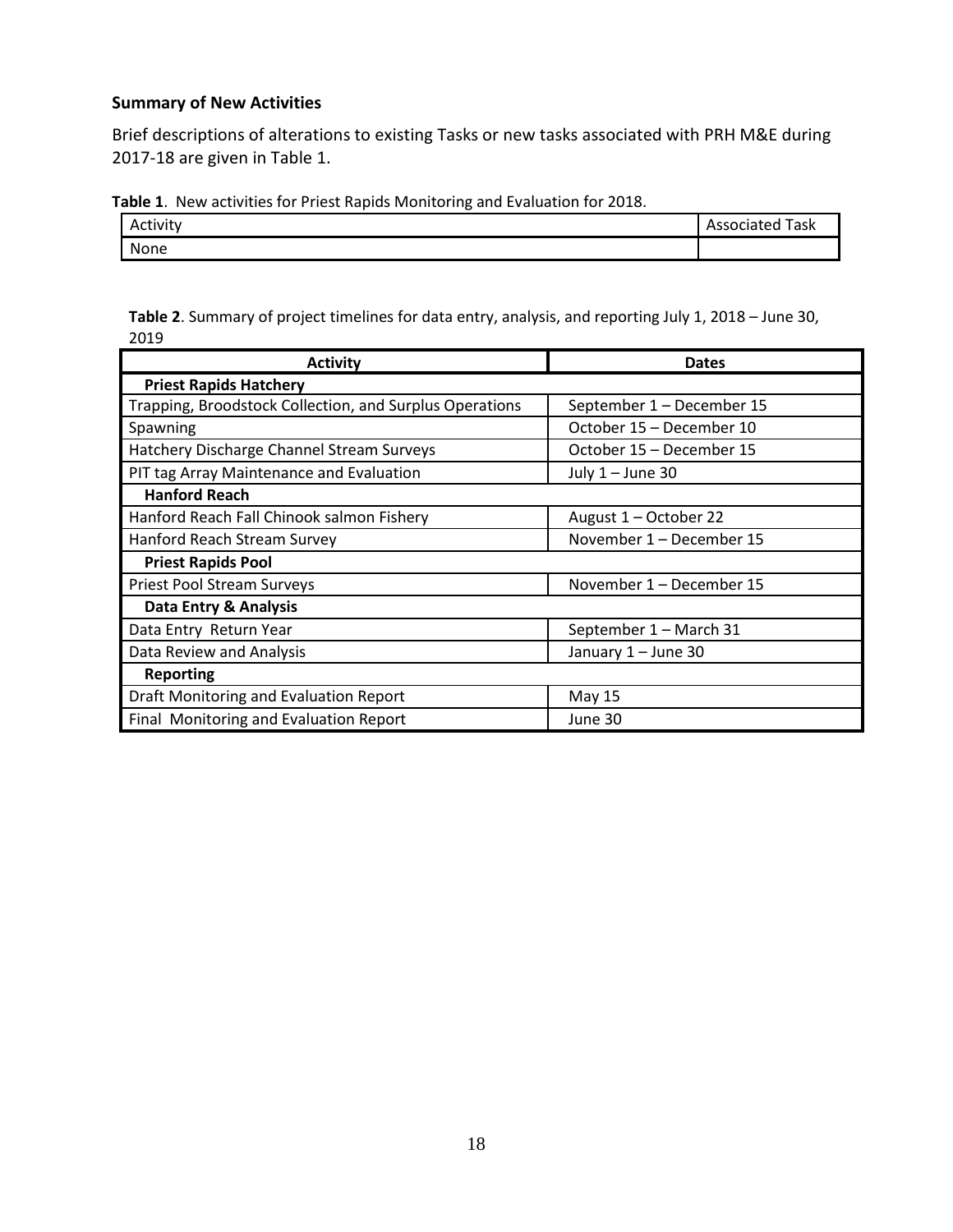## **Summary of Sample Sizes**

Sample size of each Task associated with PRH M&E during the performance period is given in Table 3.

**Table 3**. Sample size goals by Task. The sample size for otolith decoding will be determined after the age distribution data is available.

| <b>Task</b>                                                                                                                                                                                                                              | <b>Sample Size</b>                                                                       |
|------------------------------------------------------------------------------------------------------------------------------------------------------------------------------------------------------------------------------------------|------------------------------------------------------------------------------------------|
| Task 1. Priest Rapids Hatchery sampling of adult returns at the trap                                                                                                                                                                     | 100% for CWT, 1,000 for other                                                            |
| Task 2. Priest Rapids Hatchery sampling of adult returns during<br>spawning                                                                                                                                                              | 100% for CWT, 1,000 for other                                                            |
| Compilation of Priest Rapids Hatchery origin URB fall Chinook<br>Task 3.<br>salmon in the sport harvest including the Hanford Reach,<br>Yakima River, Wanapum Tribal Fishery, ocean, and lower<br>Columbia commercial and tribal harvest | All Encountered                                                                          |
| Task 3.1 Hanford Reach Sport Fishery, Phenotypic Metrics                                                                                                                                                                                 | 350                                                                                      |
| Task 3.2. Yakima River Fall Salmon Sport Fishery                                                                                                                                                                                         | All Encountered                                                                          |
| Task 3.3 Wanapum Tribal Fall Chinook Salmon Fishery                                                                                                                                                                                      | All Encountered                                                                          |
| Task 4. Redd surveys in the Priest Rapids Hatchery Discharge Channel,<br>and Yakima River;                                                                                                                                               |                                                                                          |
| Task 4.1 Hatchery Discharge Channel Redd Surveys                                                                                                                                                                                         | All Observed                                                                             |
| Task 4.2 Yakima River Redd Surveys (RM 8-46)                                                                                                                                                                                             | All Observed                                                                             |
| Task 5. Adult counts at dams and hatcheries                                                                                                                                                                                              |                                                                                          |
| Task 5.1. Adult Chinook Salmon Counts at Mainstem Hydroelectric<br>and Diversion Projects                                                                                                                                                | All Returns                                                                              |
| Task 5.2 Adult Chinook Salmon Counts at Priest Rapids Hatchery                                                                                                                                                                           | <b>All Returns</b>                                                                       |
| Task 5.3. Adult Chinook Salmon Counts at Ringold Springs Hatchery                                                                                                                                                                        | All Returns                                                                              |
| Task 6. Carcass surveys in the Hanford Reach, Hatchery Discharge<br>Channel, and Yakima River                                                                                                                                            |                                                                                          |
| Task 6.1. Hanford Reach Stream Surveys                                                                                                                                                                                                   | 100% for CWT, 2,500 for other<br>demographic data.                                       |
| Task 6.1.a. Evaluation of Carcass Drift Post-spawn Fall Chinook<br>Salmon                                                                                                                                                                | Minimum 1,000                                                                            |
| Task 6.2. Hatchery Discharge Channel Stream Surveys                                                                                                                                                                                      | All Encountered                                                                          |
| Task 6.3. Priest Rapids Pool Stream Surveys                                                                                                                                                                                              | All Encountered                                                                          |
| Task 6.4. Yakima River Stream Surveys                                                                                                                                                                                                    | All Encountered                                                                          |
| Task 7. Sample Information, Methods, and Metrics for data collected<br>to monitor fish culture of Juveniles                                                                                                                              | 1,500 (300 x 5 Ponds) juveniles<br>individually weighed and<br>measured                  |
| Task 8. Juvenile marking and tagging of the Hanford Reach natural<br>population                                                                                                                                                          | 200,000 natural origin juvenile fall<br>Chinook                                          |
| Task 9. Estimate Juvenile CWT Mark Rate and Adipose Clip Rates at<br>Time of Release                                                                                                                                                     | 5,000 (1,000 x 5 ponds) juveniles<br>for CWT tag rate and adipose clip<br>rate estimate. |
| Task 10. Sampling at the fish ladder trap (OLAFT) for run reconstruction<br>and potentially for broodstock collection                                                                                                                    | 500 adult Chinook                                                                        |
| Task 11. Operation and evaluation of PIT tag detections at the Priest<br>Rapids Hatchery discharge channel and derived estimates from<br>dam observations.                                                                               | 43,000 PIT Juvenile Release<br><b>All PIT Adult Returns</b>                              |